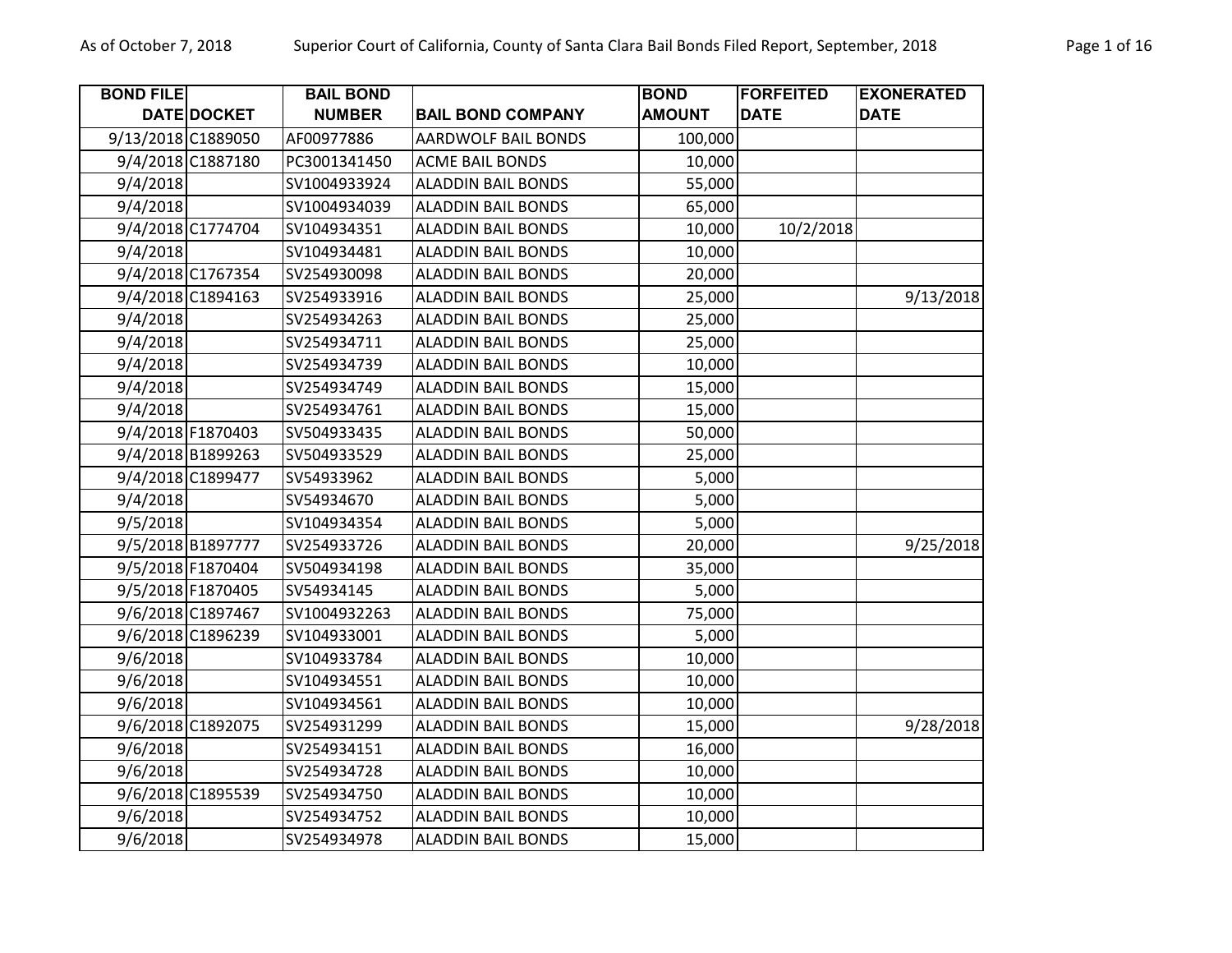| <b>BOND FILE</b>   |                    | <b>BAIL BOND</b> |                           | <b>BOND</b>   | <b>FORFEITED</b> | <b>EXONERATED</b> |
|--------------------|--------------------|------------------|---------------------------|---------------|------------------|-------------------|
|                    | DATE DOCKET        | <b>NUMBER</b>    | <b>BAIL BOND COMPANY</b>  | <b>AMOUNT</b> | <b>DATE</b>      | <b>DATE</b>       |
| 9/6/2018           |                    | SV254935069      | <b>ALADDIN BAIL BONDS</b> | 12,000        |                  |                   |
|                    | 9/6/2018 C1899496  | SV254935133      | <b>ALADDIN BAIL BONDS</b> | 12,000        | 9/17/2018        |                   |
|                    | 9/6/2018 C1896030  | SV504932413      | <b>ALADDIN BAIL BONDS</b> | 35,000        |                  |                   |
|                    | 9/6/2018 C1895542  | SV504934893      | <b>ALADDIN BAIL BONDS</b> | 30,000        |                  |                   |
|                    | 9/7/2018 B1897595  | SV104933941      | <b>ALADDIN BAIL BONDS</b> | 10,000        | 10/1/2018        |                   |
|                    | 9/7/2018 B1791879  | SV254934562      | <b>ALADDIN BAIL BONDS</b> | 25,000        |                  |                   |
|                    | 9/7/2018 F1869434  | SV254935096      | <b>ALADDIN BAIL BONDS</b> | 25,000        |                  |                   |
|                    | 9/7/2018 C1774379  | SV504928589      | <b>ALADDIN BAIL BONDS</b> | 35,000        | 9/18/2018        |                   |
|                    | 9/7/2018 C1522861  | SV504933860      | <b>ALADDIN BAIL BONDS</b> | 30,000        | 10/2/2018        |                   |
| 9/10/2018          |                    | SV1004935548     | <b>ALADDIN BAIL BONDS</b> | 67,500        |                  |                   |
|                    | 9/10/2018 B1898813 | SV104934283      | <b>ALADDIN BAIL BONDS</b> | 10,000        |                  |                   |
| 9/10/2018 C1893779 |                    | SV104935411      | <b>ALADDIN BAIL BONDS</b> | 10,000        |                  |                   |
| 9/10/2018 C1768187 |                    | SV104935842      | <b>ALADDIN BAIL BONDS</b> | 10,000        |                  | 9/10/2018         |
| 9/10/2018          |                    | SV104935913      | <b>ALADDIN BAIL BONDS</b> | 10,000        |                  |                   |
| 9/10/2018          |                    | SV104935950      | <b>ALADDIN BAIL BONDS</b> | 10,000        |                  |                   |
|                    | 9/10/2018 C1894996 | SV104935971      | <b>ALADDIN BAIL BONDS</b> | 10,000        |                  |                   |
| 9/10/2018          |                    | SV104936022      | <b>ALADDIN BAIL BONDS</b> | 10,000        |                  |                   |
| 9/10/2018 C1766698 |                    | SV254935264      | <b>ALADDIN BAIL BONDS</b> | 10,000        |                  |                   |
| 9/10/2018          |                    | SV254935576      | <b>ALADDIN BAIL BONDS</b> | 25,000        |                  |                   |
| 9/10/2018          |                    | SV254935630      | <b>ALADDIN BAIL BONDS</b> | 25,000        |                  |                   |
| 9/10/2018          |                    | SV254935763      | <b>ALADDIN BAIL BONDS</b> | 25,000        |                  |                   |
| 9/10/2018          |                    | SV254935766      | <b>ALADDIN BAIL BONDS</b> | 11,000        |                  |                   |
| 9/10/2018          |                    | SV254935776      | <b>ALADDIN BAIL BONDS</b> | 15,000        |                  |                   |
| 9/10/2018 C1773081 |                    | SV254935972      | <b>ALADDIN BAIL BONDS</b> | 15,000        |                  |                   |
|                    | 9/10/2018 C1895815 | SV504935339      | <b>ALADDIN BAIL BONDS</b> | 25,000        |                  |                   |
|                    | 9/10/2018 C1899817 | SV504935511      | <b>ALADDIN BAIL BONDS</b> | 35,000        |                  |                   |
| 9/10/2018          |                    | SV504935569      | <b>ALADDIN BAIL BONDS</b> | 32,000        |                  |                   |
| 9/10/2018          |                    | SV504935795      | <b>ALADDIN BAIL BONDS</b> | 35,000        |                  |                   |
| 9/10/2018          |                    | SV504935955      | <b>ALADDIN BAIL BONDS</b> | 50,000        |                  |                   |
| 9/10/2018 C1897993 |                    | SV54935658       | <b>ALADDIN BAIL BONDS</b> | 2,500         |                  |                   |
|                    | 9/10/2018 C1778055 | SV54935730       | <b>ALADDIN BAIL BONDS</b> | 5,000         | 9/27/2018        |                   |
| 9/10/2018 C1635251 |                    | SV54935973       | <b>ALADDIN BAIL BONDS</b> | 5,000         |                  |                   |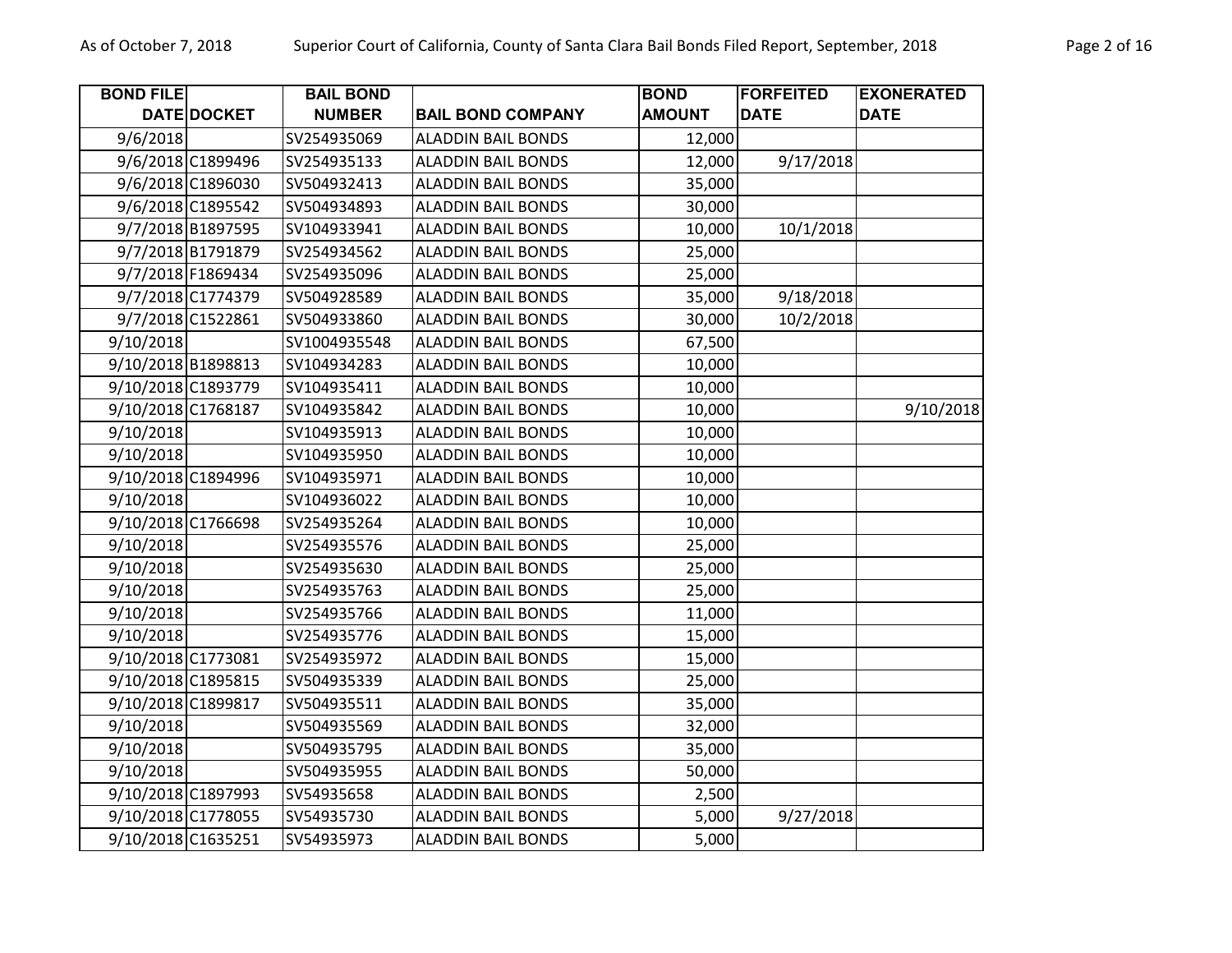| <b>BOND FILE</b>                         | DATE DOCKET | <b>BAIL BOND</b><br><b>NUMBER</b> | <b>BAIL BOND COMPANY</b>                               | <b>BOND</b><br><b>AMOUNT</b> | <b>FORFEITED</b><br><b>DATE</b> | <b>EXONERATED</b><br><b>DATE</b> |
|------------------------------------------|-------------|-----------------------------------|--------------------------------------------------------|------------------------------|---------------------------------|----------------------------------|
| 9/10/2018 C1890274                       |             | SV54935974                        | <b>ALADDIN BAIL BONDS</b>                              | 5,000                        |                                 |                                  |
| 9/10/2018 C1897689                       |             | SV54936029                        | <b>ALADDIN BAIL BONDS</b>                              | 1,000                        |                                 |                                  |
| 9/11/2018                                |             | SV104936159                       | <b>ALADDIN BAIL BONDS</b>                              | 10,000                       |                                 |                                  |
| 9/11/2018 C1800198                       |             | SV104936179                       | <b>ALADDIN BAIL BONDS</b>                              | 10,000                       |                                 |                                  |
| 9/11/2018                                |             | SV254911663                       | <b>ALADDIN BAIL BONDS</b>                              | 20,000                       |                                 |                                  |
| 9/11/2018 F1870034                       |             | SV254934297                       | <b>ALADDIN BAIL BONDS</b>                              | 15,000                       |                                 |                                  |
| 9/11/2018                                |             | SV254936154                       | <b>ALADDIN BAIL BONDS</b>                              | 15,000                       |                                 |                                  |
| 9/11/2018                                |             | SV254936233                       | <b>ALADDIN BAIL BONDS</b>                              | 20,000                       |                                 |                                  |
| 9/12/2018                                |             | SV104936272                       | <b>ALADDIN BAIL BONDS</b>                              | 10,000                       |                                 |                                  |
| 9/12/2018 C1896500                       |             | SV104936273                       | <b>ALADDIN BAIL BONDS</b>                              | 10,000                       |                                 |                                  |
|                                          |             | SV104936302                       | <b>ALADDIN BAIL BONDS</b>                              | 10,000                       |                                 |                                  |
| 9/12/2018<br>9/12/2018                   |             | SV104936336                       | <b>ALADDIN BAIL BONDS</b>                              | 5,000                        |                                 | 9/12/2018                        |
| 9/12/2018 C1800211                       |             | SV254936372                       | <b>ALADDIN BAIL BONDS</b>                              | 25,000                       |                                 |                                  |
|                                          |             | SV104936565                       | <b>ALADDIN BAIL BONDS</b>                              |                              |                                 |                                  |
| 9/13/2018<br>9/13/2018                   |             | SV504936494                       | <b>ALADDIN BAIL BONDS</b>                              | 10,000<br>50,000             |                                 |                                  |
| 9/13/2018                                |             | SV54936520                        | <b>ALADDIN BAIL BONDS</b>                              | 5,000                        |                                 |                                  |
| 9/17/2018                                |             | SV104937029                       | <b>ALADDIN BAIL BONDS</b>                              | 10,000                       |                                 |                                  |
| 9/17/2018 C1776791                       |             | SV104937177                       | <b>ALADDIN BAIL BONDS</b>                              | 5,000                        |                                 |                                  |
| 9/17/2018                                |             | SV104937287                       | <b>ALADDIN BAIL BONDS</b>                              | 10,000                       |                                 |                                  |
| 9/17/2018 C1893688                       |             | SV254935709                       | <b>ALADDIN BAIL BONDS</b>                              | 25,000                       |                                 |                                  |
| 9/17/2018 C1898052                       |             |                                   |                                                        |                              | 9/20/2018                       |                                  |
|                                          |             | SV254936339                       | <b>ALADDIN BAIL BONDS</b>                              | 10,000<br>25,000             |                                 |                                  |
| 9/17/2018 C1768413<br>9/17/2018 CC629733 |             | SV254936767<br>SV254936871        | <b>ALADDIN BAIL BONDS</b><br><b>ALADDIN BAIL BONDS</b> |                              |                                 |                                  |
| 9/17/2018 C1886355                       |             | SV254937028                       | <b>ALADDIN BAIL BONDS</b>                              | 20,000<br>16,000             |                                 |                                  |
| 9/17/2018                                |             | SV254937032                       | <b>ALADDIN BAIL BONDS</b>                              | 25,000                       |                                 |                                  |
| 9/17/2018                                |             | SV254937252                       | <b>ALADDIN BAIL BONDS</b>                              | 23,000                       |                                 |                                  |
| 9/17/2018 C1769405                       |             |                                   | <b>ALADDIN BAIL BONDS</b>                              |                              |                                 |                                  |
| 9/17/2018                                |             | SV254937253<br>SV254937284        | <b>ALADDIN BAIL BONDS</b>                              | 15,000<br>25,000             |                                 |                                  |
| 9/17/2018 F1765035                       |             |                                   |                                                        |                              |                                 |                                  |
| 9/17/2018                                |             | SV254937297<br>SV254937318        | <b>ALADDIN BAIL BONDS</b><br><b>ALADDIN BAIL BONDS</b> | 25,000<br>25,000             |                                 |                                  |
|                                          |             | SV254937362                       | <b>ALADDIN BAIL BONDS</b>                              | 25,000                       |                                 |                                  |
| 9/17/2018                                |             |                                   |                                                        | 25,000                       |                                 |                                  |
| 9/17/2018                                |             | SV254937405                       | <b>ALADDIN BAIL BONDS</b>                              |                              |                                 |                                  |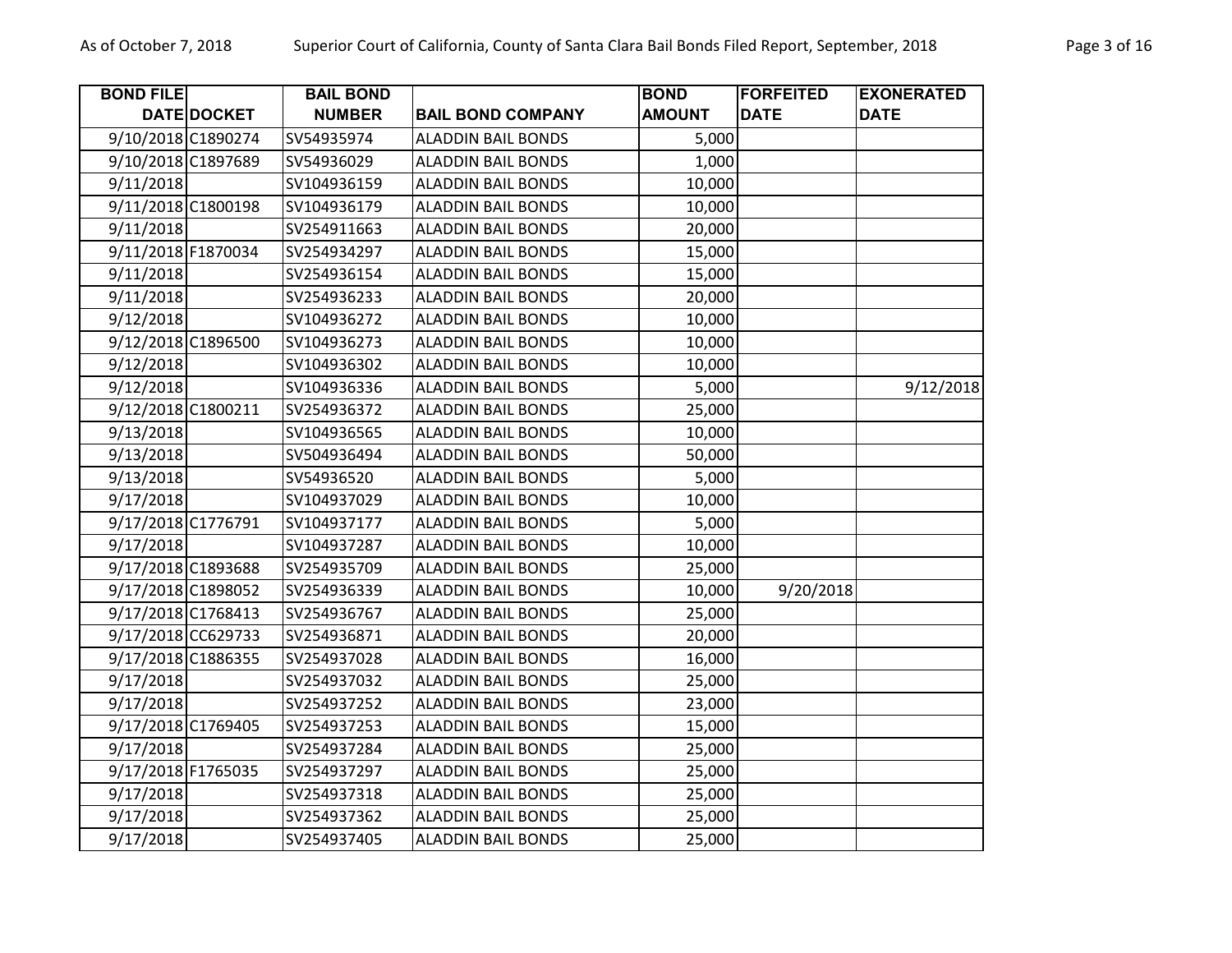| <b>BOND FILE</b>   |                    | <b>BAIL BOND</b> |                           | <b>BOND</b>   | <b>FORFEITED</b> | <b>EXONERATED</b> |
|--------------------|--------------------|------------------|---------------------------|---------------|------------------|-------------------|
|                    | <b>DATE DOCKET</b> | <b>NUMBER</b>    | <b>BAIL BOND COMPANY</b>  | <b>AMOUNT</b> | <b>DATE</b>      | <b>DATE</b>       |
| 9/17/2018          |                    | SV504936866      | <b>ALADDIN BAIL BONDS</b> | 25,000        |                  |                   |
| 9/17/2018 C1898524 |                    | SV504936890      | <b>ALADDIN BAIL BONDS</b> | 5,000         | 9/20/2018        |                   |
| 9/17/2018 C1899825 |                    | SV504936965      | <b>ALADDIN BAIL BONDS</b> | 50,000        |                  |                   |
| 9/17/2018 C1800553 |                    | SV504937123      | <b>ALADDIN BAIL BONDS</b> | 25,000        |                  |                   |
| 9/17/2018          |                    | SV504937156      | <b>ALADDIN BAIL BONDS</b> | 25,000        |                  |                   |
| 9/17/2018          |                    | SV504937263      | <b>ALADDIN BAIL BONDS</b> | 36,000        |                  |                   |
| 9/17/2018          |                    | SV504937426      | <b>ALADDIN BAIL BONDS</b> | 50,000        |                  |                   |
| 9/18/2018          |                    | SV254937025      | <b>ALADDIN BAIL BONDS</b> | 25,000        |                  |                   |
| 9/18/2018          |                    | SV254937444      | <b>ALADDIN BAIL BONDS</b> | 25,000        |                  |                   |
| 9/18/2018          |                    | SV254937517      | <b>ALADDIN BAIL BONDS</b> | 25,000        |                  |                   |
| 9/18/2018          |                    | SV54937456       | <b>ALADDIN BAIL BONDS</b> | 5,000         |                  |                   |
| 9/19/2018 C1769658 |                    | SV104932440      | <b>ALADDIN BAIL BONDS</b> | 10,000        |                  |                   |
| 9/19/2018 C1897405 |                    | SV104936508      | <b>ALADDIN BAIL BONDS</b> | 10,000        |                  |                   |
| 9/19/2018 C1780517 |                    | SV104937742      | <b>ALADDIN BAIL BONDS</b> | 10,000        |                  |                   |
| 9/19/2018          |                    | SV254936304      | <b>ALADDIN BAIL BONDS</b> | 20,000        |                  |                   |
| 9/19/2018 C1800924 |                    | SV254937743      | <b>ALADDIN BAIL BONDS</b> | 11,000        | 9/19/2018        |                   |
| 9/19/2018 C1894162 |                    | SV254937935      | <b>ALADDIN BAIL BONDS</b> | 20,000        |                  | 10/4/2018         |
| 9/19/2018          |                    | SV504937821      | <b>ALADDIN BAIL BONDS</b> | 36,000        |                  |                   |
| 9/19/2018 C1898607 |                    | SV504937977      | <b>ALADDIN BAIL BONDS</b> | 26,000        |                  |                   |
| 9/20/2018          |                    | SV254937869      | <b>ALADDIN BAIL BONDS</b> | 25,000        |                  |                   |
| 9/20/2018          |                    | SV254938009      | <b>ALADDIN BAIL BONDS</b> | 11,000        |                  |                   |
| 9/21/2018 C1896769 |                    | SV104938163      | <b>ALADDIN BAIL BONDS</b> | 10,000        | 9/26/2018        |                   |
| 9/21/2018 F1766802 |                    | SV254937658      | <b>ALADDIN BAIL BONDS</b> | 15,000        |                  |                   |
| 9/21/2018 C1899496 |                    | SV254938218      | <b>ALADDIN BAIL BONDS</b> | 25,000        |                  |                   |
| 9/21/2018 C1882211 |                    | SV5004937801     | <b>ALADDIN BAIL BONDS</b> | 275,000       |                  |                   |
| 9/21/2018          |                    | SV504938227      | <b>ALADDIN BAIL BONDS</b> | 25,000        |                  |                   |
| 9/25/2018 C1801527 |                    | SFV1504938937    | <b>ALADDIN BAIL BONDS</b> | 141,000       |                  |                   |
| 9/25/2018          |                    | SV1004938408     | <b>ALADDIN BAIL BONDS</b> | 62,000        |                  |                   |
| 9/25/2018          |                    | SV1004938468     | <b>ALADDIN BAIL BONDS</b> | 60,000        |                  |                   |
| 9/25/2018 C1800926 |                    | SV104938015      | <b>ALADDIN BAIL BONDS</b> | 10,000        |                  |                   |
| 9/25/2018 B1898989 |                    | SV104938452      | <b>ALADDIN BAIL BONDS</b> | 10,000        |                  | 9/25/2018         |
| 9/25/2018 B1899562 |                    | SV104938765      | <b>ALADDIN BAIL BONDS</b> | 7,000         |                  |                   |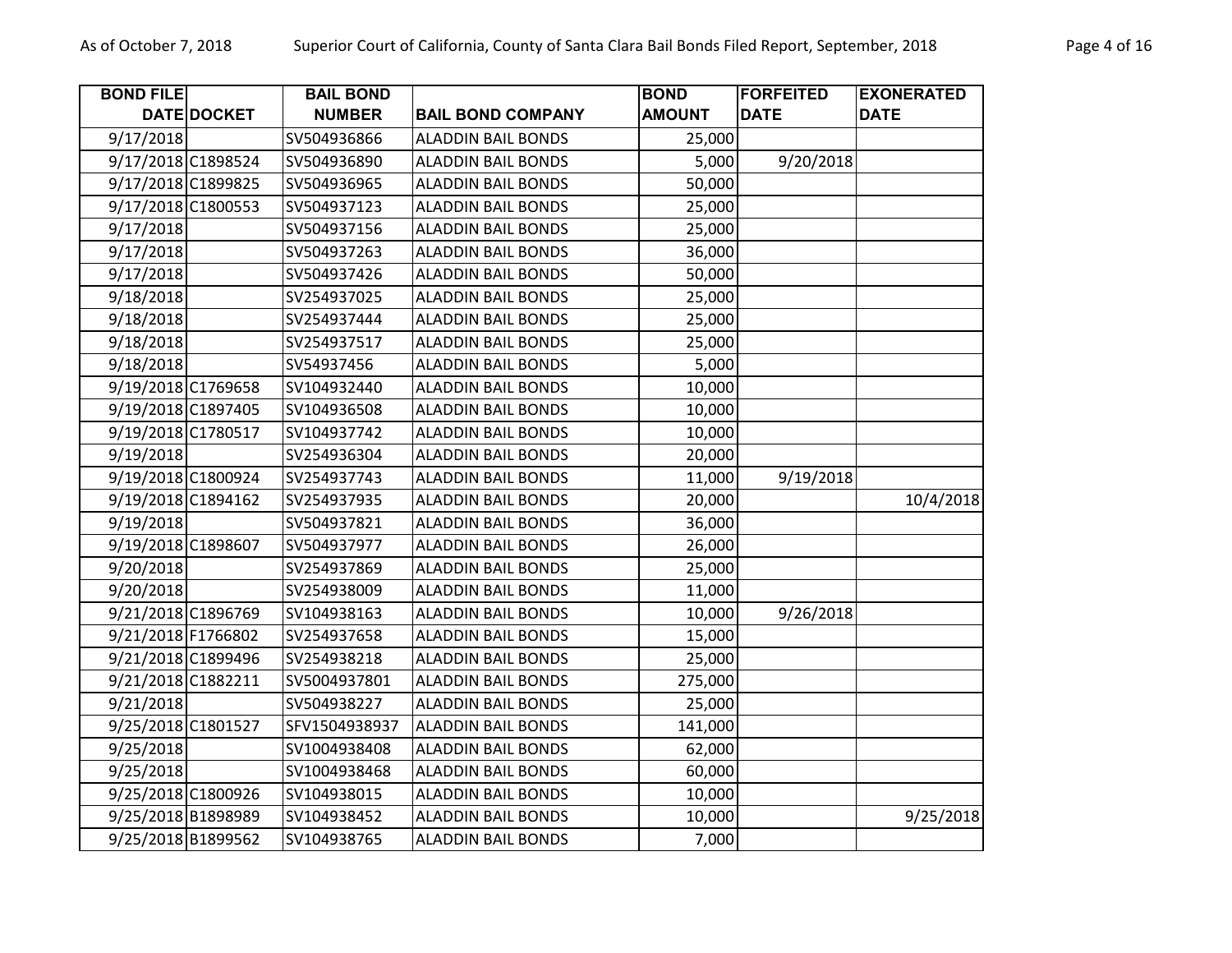| <b>BOND FILE</b>   |                    | <b>BAIL BOND</b> |                           | <b>BOND</b>   | <b>FORFEITED</b> | <b>EXONERATED</b> |
|--------------------|--------------------|------------------|---------------------------|---------------|------------------|-------------------|
|                    | <b>DATE DOCKET</b> | <b>NUMBER</b>    | <b>BAIL BOND COMPANY</b>  | <b>AMOUNT</b> | <b>DATE</b>      | <b>DATE</b>       |
| 9/25/2018 C1897887 |                    | SV104938991      | <b>ALADDIN BAIL BONDS</b> | 10,000        |                  |                   |
| 9/25/2018 C1899478 |                    | SV254937936      | <b>ALADDIN BAIL BONDS</b> | 25,000        |                  |                   |
| 9/25/2018 F1869547 |                    | SV254938448      | <b>ALADDIN BAIL BONDS</b> | 10,000        |                  |                   |
| 9/25/2018 B1899643 |                    | SV254938451      | <b>ALADDIN BAIL BONDS</b> | 25,000        |                  |                   |
| 9/25/2018          |                    | SV254938723      | <b>ALADDIN BAIL BONDS</b> | 20,000        |                  |                   |
| 9/25/2018 C1888403 |                    | SV254938767      | <b>ALADDIN BAIL BONDS</b> | 20,000        |                  |                   |
| 9/25/2018          |                    | SV254938998      | <b>ALADDIN BAIL BONDS</b> | 25,000        |                  |                   |
| 9/25/2018 C1889851 |                    | SV254939030      | <b>ALADDIN BAIL BONDS</b> | 15,000        |                  |                   |
| 9/25/2018 C1889122 |                    | SV254939031      | <b>ALADDIN BAIL BONDS</b> | 15,000        |                  |                   |
| 9/25/2018          |                    | SV254939066      | <b>ALADDIN BAIL BONDS</b> | 25,000        |                  |                   |
| 9/25/2018 B1899579 |                    | SV254939070      | <b>ALADDIN BAIL BONDS</b> | 25,000        |                  |                   |
| 9/25/2018          |                    | SV4938270        | <b>ALADDIN BAIL BONDS</b> | 5,000         |                  |                   |
| 9/25/2018          |                    | SV4938422        | <b>ALADDIN BAIL BONDS</b> | 20,000        |                  |                   |
| 9/25/2018          |                    | SV504938513      | <b>ALADDIN BAIL BONDS</b> | 30,000        |                  |                   |
| 9/25/2018          |                    | SV504938584      | <b>ALADDIN BAIL BONDS</b> | 31,000        |                  |                   |
| 9/25/2018          |                    | SV504938618      | <b>ALADDIN BAIL BONDS</b> | 25,000        |                  |                   |
| 9/25/2018 CC964640 |                    | SV504938864      | <b>ALADDIN BAIL BONDS</b> | 50,000        |                  |                   |
| 9/25/2018 C1896022 |                    | SV504938990      | <b>ALADDIN BAIL BONDS</b> | 28,000        |                  |                   |
| 9/25/2018 C1896821 |                    | SV54938120       | <b>ALADDIN BAIL BONDS</b> | 5,000         |                  |                   |
| 9/25/2018 C1891532 |                    | SV54938992       | <b>ALADDIN BAIL BONDS</b> | 3,000         |                  |                   |
| 9/26/2018          |                    | SV104939204      | <b>ALADDIN BAIL BONDS</b> | 10,000        |                  |                   |
| 9/26/2018 C1800976 |                    | SV104939216      | <b>ALADDIN BAIL BONDS</b> | 10,000        |                  |                   |
| 9/26/2018          |                    | SV254939169      | <b>ALADDIN BAIL BONDS</b> | 25,000        |                  |                   |
| 9/26/2018          |                    | SV254939247      | <b>ALADDIN BAIL BONDS</b> | 25,000        |                  |                   |
| 9/27/2018 C1772598 |                    | SV104937722      | <b>ALADDIN BAIL BONDS</b> | 10,000        |                  |                   |
| 9/27/2018 F1765515 |                    | SV104938367      | <b>ALADDIN BAIL BONDS</b> | 10,000        |                  |                   |
| 9/27/2018 F1870172 |                    | SV104939270      | <b>ALADDIN BAIL BONDS</b> | 51,000        |                  |                   |
| 9/27/2018          |                    | SV104939382      | <b>ALADDIN BAIL BONDS</b> | 10,000        |                  |                   |
| 9/27/2018 C1886621 |                    | SV104939394      | <b>ALADDIN BAIL BONDS</b> | 10,000        |                  |                   |
| 9/27/2018 C1885495 |                    | SV254938839      | <b>ALADDIN BAIL BONDS</b> | 20,000        |                  |                   |
| 9/27/2018          |                    | SV504939346      | <b>ALADDIN BAIL BONDS</b> | 26,250        |                  |                   |
| 9/27/2018 C1889107 |                    | SV54938739       | <b>ALADDIN BAIL BONDS</b> | 3,000         |                  |                   |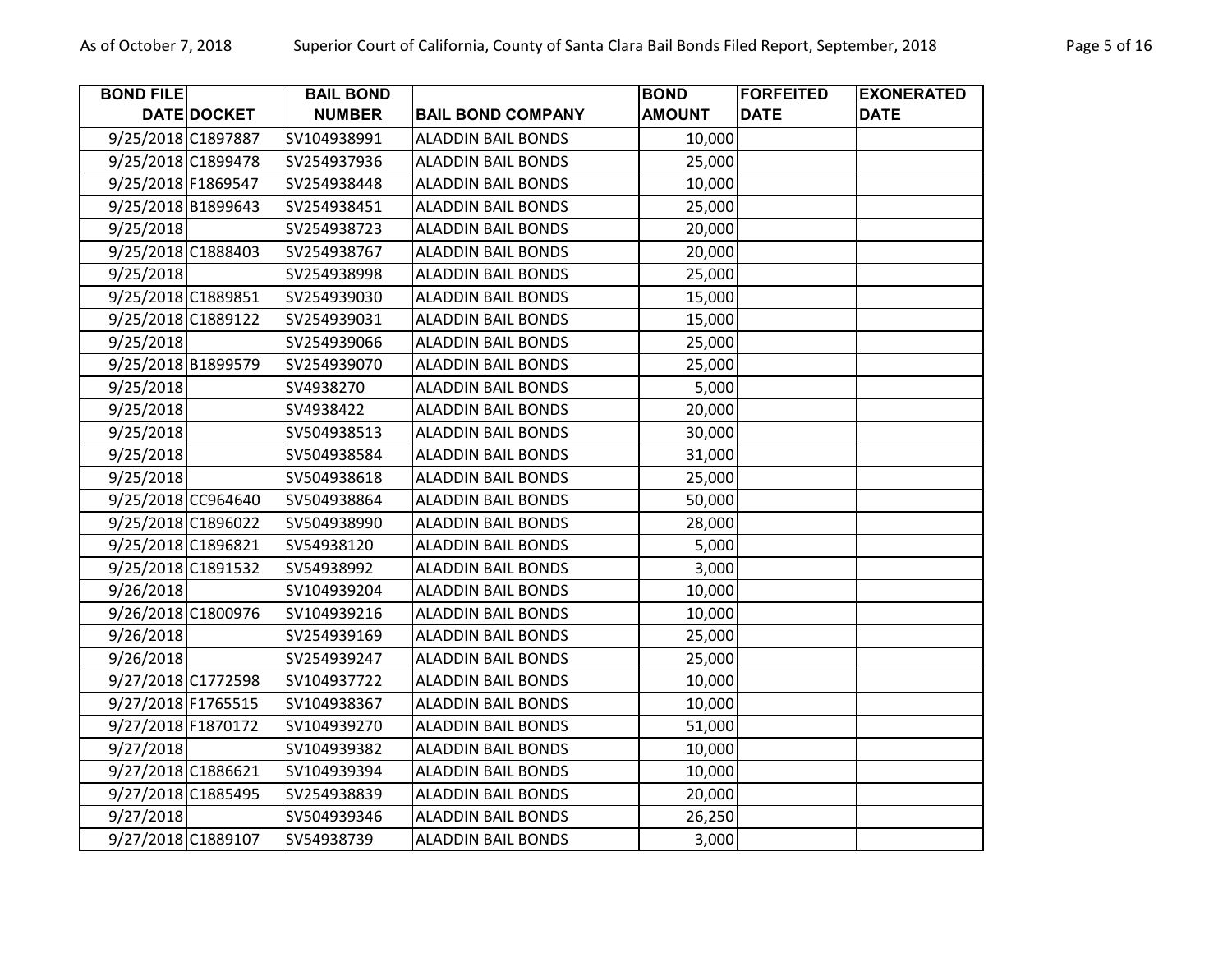| <b>BOND FILE</b>   | DATE DOCKET       | <b>BAIL BOND</b><br><b>NUMBER</b> | <b>BAIL BOND COMPANY</b>       | <b>BOND</b><br><b>AMOUNT</b> | <b>FORFEITED</b><br><b>DATE</b> | <b>EXONERATED</b><br><b>DATE</b> |
|--------------------|-------------------|-----------------------------------|--------------------------------|------------------------------|---------------------------------|----------------------------------|
| 9/28/2018          |                   | SV1004939393                      | <b>ALADDIN BAIL BONDS</b>      | 57,000                       |                                 |                                  |
| 9/28/2018          |                   | SV254639608                       | <b>ALADDIN BAIL BONDS</b>      | 25,000                       |                                 |                                  |
| 9/28/2018          |                   | SV254939511                       | <b>ALADDIN BAIL BONDS</b>      | 25,000                       |                                 |                                  |
| 9/28/2018          |                   | SV504939470                       | <b>ALADDIN BAIL BONDS</b>      | 25,000                       |                                 |                                  |
| 9/28/2018          |                   | SV504939609                       | <b>ALADDIN BAIL BONDS</b>      | 31,000                       |                                 |                                  |
| 9/28/2018 C1898785 |                   | SV54939550                        | <b>ALADDIN BAIL BONDS</b>      | 5,000                        |                                 |                                  |
| 9/5/2018           |                   | AS15501251                        | <b>ALICE CORTEZ BAIL BONDS</b> | 6,000                        |                                 |                                  |
| 9/7/2018           |                   | AS15501252                        | ALICE CORTEZ BAIL BONDS        | 10,000                       |                                 |                                  |
| 9/10/2018          |                   | AS100151123                       | ALICE CORTEZ BAIL BONDS        | 100,000                      |                                 |                                  |
| 9/10/2018          |                   | AS25279871                        | <b>ALICE CORTEZ BAIL BONDS</b> | 25,000                       |                                 |                                  |
| 9/11/2018 C1896726 |                   | AS25279870                        | <b>ALICE CORTEZ BAIL BONDS</b> | 25,000                       |                                 |                                  |
|                    | 9/4/2018 B1897978 |                                   | 5273247016 ALL PRO BAIL BONDS  | 15,000                       |                                 | 9/28/2018                        |
| 9/4/2018           |                   |                                   | 6.01612E+12 ALL PRO BAIL BONDS | 10,000                       |                                 |                                  |
| 9/4/2018           |                   |                                   | 6.01615E+12 ALL PRO BAIL BONDS | 25,000                       |                                 |                                  |
| 9/4/2018           |                   |                                   | 6.01617E+12 ALL PRO BAIL BONDS | 25,000                       |                                 |                                  |
|                    | 9/4/2018 C1628386 |                                   | 6.01618E+12 ALL PRO BAIL BONDS | 15,000                       |                                 |                                  |
|                    | 9/4/2018 C1898871 |                                   | 6.01618E+12 ALL PRO BAIL BONDS | 10,000                       |                                 | 9/20/2018                        |
| 9/4/2018           |                   |                                   | 6.01618E+12 ALL PRO BAIL BONDS | 10,000                       |                                 |                                  |
|                    | 9/4/2018 C1885304 |                                   | 6.01618E+12 ALL PRO BAIL BONDS | 10,000                       | 10/3/2018                       |                                  |
|                    | 9/5/2018 B1897907 |                                   | 6.01018E+12 ALL PRO BAIL BONDS | 11,000                       |                                 |                                  |
|                    | 9/6/2018 C1897872 |                                   | 4.01912E+12 ALL PRO BAIL BONDS | 16,000                       | 10/4/2018                       |                                  |
|                    | 9/6/2018 C1895187 |                                   | 6.01612E+12 ALL PRO BAIL BONDS | 25,000                       |                                 |                                  |
| 9/6/2018           |                   |                                   | 6.01614E+12 ALL PRO BAIL BONDS | 10,000                       |                                 |                                  |
| 9/6/2018           |                   |                                   | 6.01618E+12 ALL PRO BAIL BONDS | 5,000                        |                                 |                                  |
|                    | 9/6/2018 C1895399 |                                   | 6.01618E+12 ALL PRO BAIL BONDS | 50,000                       |                                 |                                  |
| 9/6/2018           |                   |                                   | 6.01618E+12 ALL PRO BAIL BONDS | 10,000                       |                                 |                                  |
|                    | 9/7/2018 C1774075 |                                   | 6.01612E+12 ALL PRO BAIL BONDS | 15,000                       |                                 |                                  |
|                    | 9/7/2018 C1758029 |                                   | 6.01614E+12 ALL PRO BAIL BONDS | 16,000                       |                                 |                                  |
|                    | 9/7/2018 C1897698 |                                   | 6.01614E+12 ALL PRO BAIL BONDS | 15,000                       |                                 |                                  |
|                    | 9/7/2018 C1779478 |                                   | 6.01615E+12 ALL PRO BAIL BONDS | 20,000                       |                                 |                                  |
|                    | 9/7/2018 C1775349 |                                   | 6.01616E+12 ALL PRO BAIL BONDS | 16,000                       |                                 |                                  |
| 9/7/2018           |                   |                                   | 6.01616E+12 ALL PRO BAIL BONDS | 25,000                       |                                 |                                  |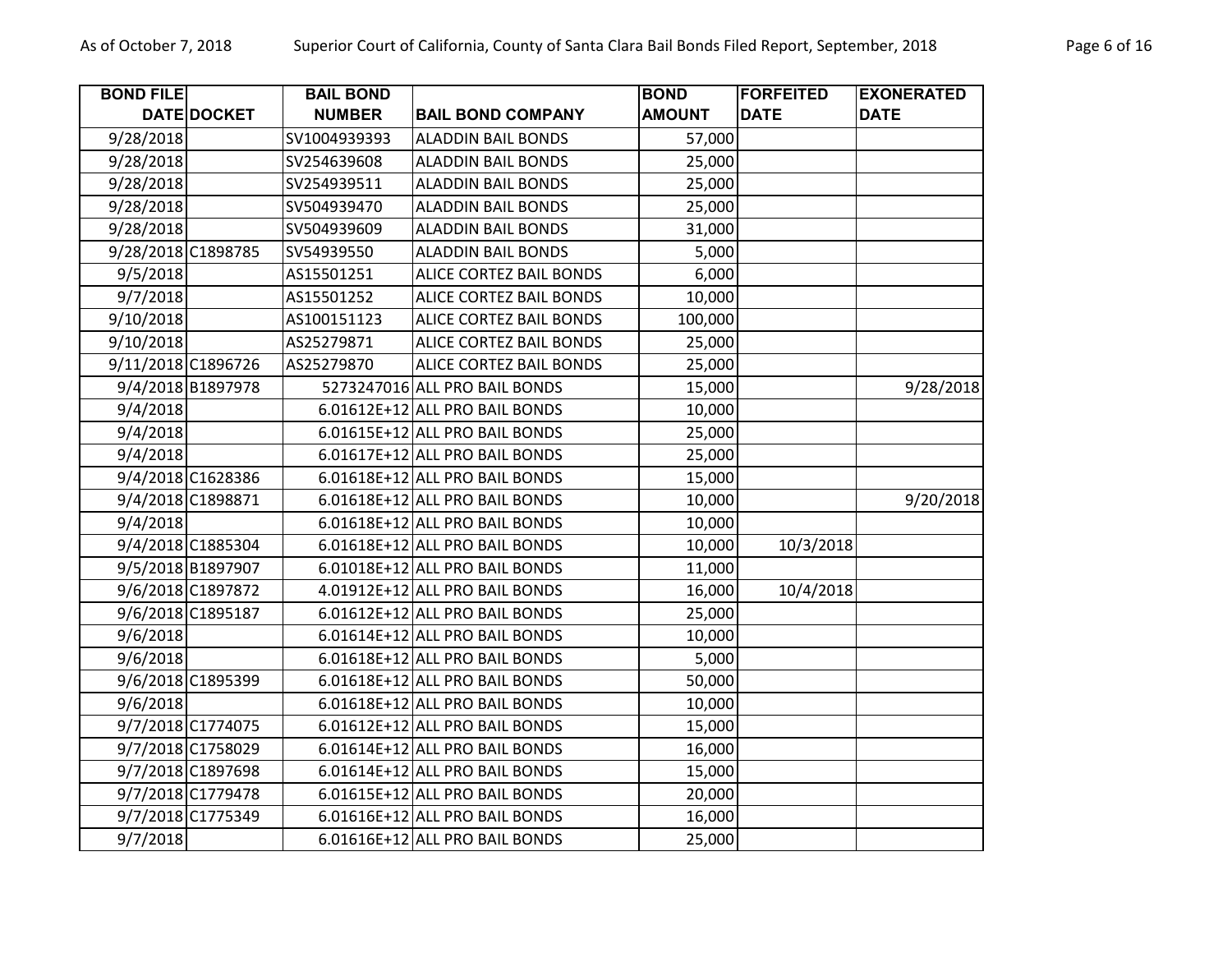| <b>BOND FILE</b>   |                   | <b>BAIL BOND</b> |                                | <b>BOND</b>   | <b>FORFEITED</b> | <b>EXONERATED</b> |
|--------------------|-------------------|------------------|--------------------------------|---------------|------------------|-------------------|
|                    | DATE DOCKET       | <b>NUMBER</b>    | <b>BAIL BOND COMPANY</b>       | <b>AMOUNT</b> | <b>DATE</b>      | <b>DATE</b>       |
|                    | 9/7/2018 F1870176 |                  | 6.01617E+12 ALL PRO BAIL BONDS | 42,000        |                  |                   |
| 9/10/2018 C1896805 |                   |                  | 6.01611E+12 ALL PRO BAIL BONDS | 15,000        |                  |                   |
| 9/10/2018 C1895835 |                   |                  | 6.01612E+12 ALL PRO BAIL BONDS | 45,000        |                  |                   |
| 9/10/2018          | 216623            |                  | 6.01613E+12 ALL PRO BAIL BONDS | 125,000       |                  |                   |
| 9/10/2018 C1889347 |                   |                  | 6.01614E+12 ALL PRO BAIL BONDS | 10,000        |                  |                   |
| 9/10/2018 C1895835 |                   |                  | 6.01615E+12 ALL PRO BAIL BONDS | 35,000        |                  |                   |
| 9/10/2018 C1894654 |                   |                  | 6.01615E+12 ALL PRO BAIL BONDS | 20,000        |                  |                   |
| 9/10/2018          |                   |                  | 6.01616E+12 ALL PRO BAIL BONDS | 25,000        |                  |                   |
| 9/10/2018 C1895733 |                   |                  | 6.01616E+12 ALL PRO BAIL BONDS | 10,000        |                  |                   |
| 9/11/2018 C1899376 |                   |                  | 6.01618E+12 ALL PRO BAIL BONDS | 51,000        |                  |                   |
| 9/12/2018 C1894678 |                   |                  | 5552033769 ALL PRO BAIL BONDS  | 40,000        |                  |                   |
| 9/13/2018          |                   |                  | 6.01614E+12 ALL PRO BAIL BONDS | 100,000       |                  |                   |
| 9/13/2018          |                   |                  | 6.01617E+12 ALL PRO BAIL BONDS | 25,000        |                  |                   |
| 9/17/2018          |                   |                  | 6.01613E+12 ALL PRO BAIL BONDS | 5,000         |                  |                   |
| 9/17/2018          |                   |                  | 6.01618E+12 ALL PRO BAIL BONDS | 10,000        |                  |                   |
| 9/18/2018          |                   |                  | 6.01614E+12 ALL PRO BAIL BONDS | 26,000        |                  |                   |
| 9/18/2018          |                   |                  | 6.01615E+12 ALL PRO BAIL BONDS | 30,000        |                  |                   |
| 9/19/2018          |                   |                  | 6.01612E+12 ALL PRO BAIL BONDS | 10,000        |                  |                   |
| 9/19/2018 B1899469 |                   |                  | 6.01615E+12 ALL PRO BAIL BONDS | 75,000        |                  |                   |
| 9/19/2018 B1899357 |                   |                  | 6.01615E+12 ALL PRO BAIL BONDS | 40,000        |                  |                   |
| 9/19/2018 B1899099 |                   |                  | 6.01616E+12 ALL PRO BAIL BONDS | 5,000         |                  |                   |
| 9/19/2018          |                   |                  | 6.01616E+12 ALL PRO BAIL BONDS | 41,000        |                  |                   |
| 9/20/2018          |                   |                  | 6.01613E+12 ALL PRO BAIL BONDS | 50,000        |                  |                   |
| 9/20/2018          |                   |                  | 6.01615E+12 ALL PRO BAIL BONDS | 25,000        |                  |                   |
| 9/21/2018          |                   |                  | 6.01619E+12 ALL PRO BAIL BONDS | 25,000        |                  |                   |
| 9/25/2018          |                   |                  | 5552040413 ALL PRO BAIL BONDS  | 50,000        |                  |                   |
| 9/25/2018 C1774188 |                   |                  | 5552047483 ALL PRO BAIL BONDS  | 40,000        |                  |                   |
| 9/25/2018 F1870419 |                   |                  | 6.01611E+12 ALL PRO BAIL BONDS | 50,000        |                  |                   |
| 9/25/2018 C1896585 |                   |                  | 6.01611E+12 ALL PRO BAIL BONDS | 50,000        |                  |                   |
| 9/25/2018          |                   |                  | 6.01615E+12 ALL PRO BAIL BONDS | 25,000        |                  |                   |
| 9/25/2018 C1888523 |                   |                  | 6.01616E+12 ALL PRO BAIL BONDS | 15,000        |                  |                   |
| 9/25/2018 C1891067 |                   |                  | 6.01617E+12 ALL PRO BAIL BONDS | 15,000        |                  |                   |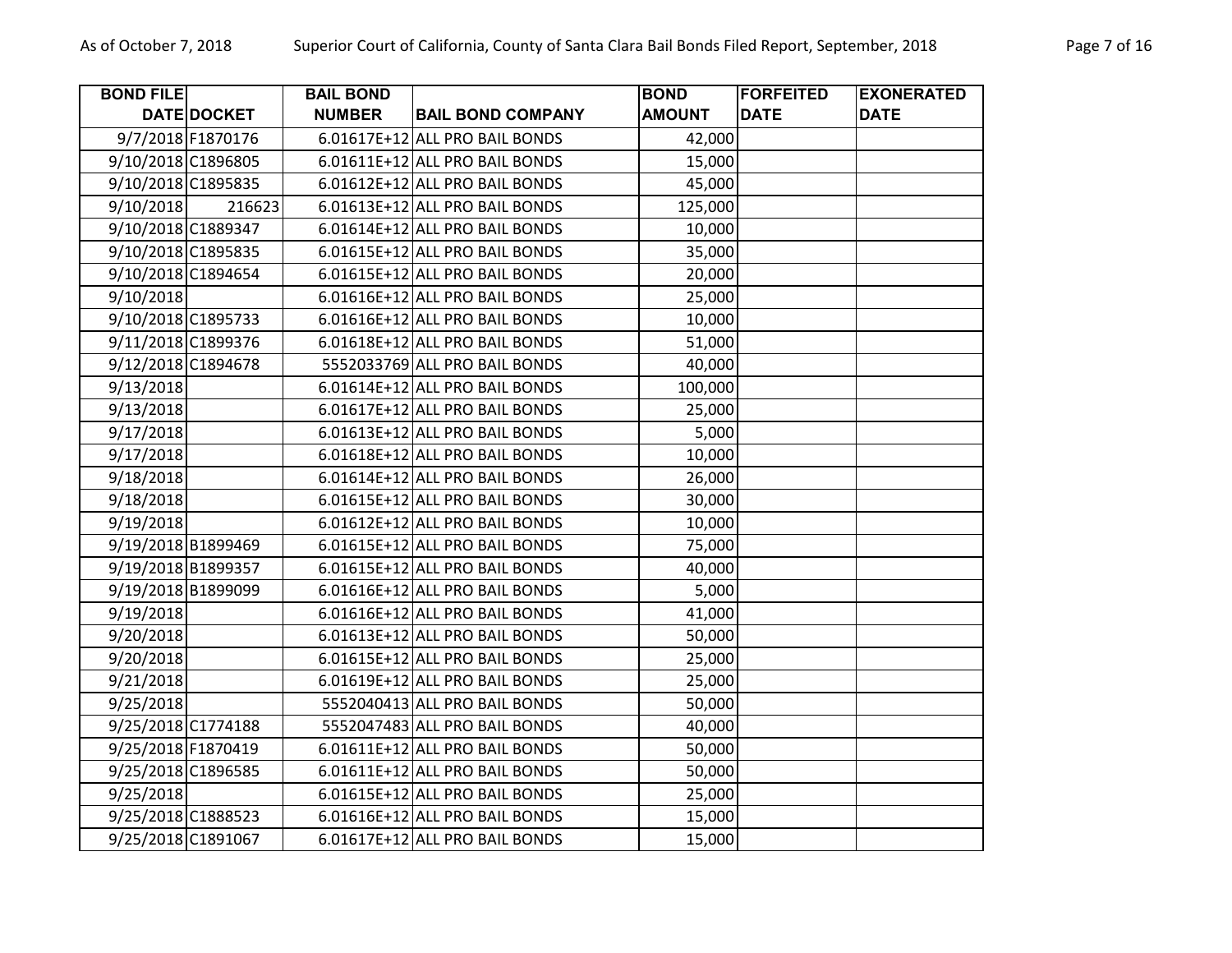| <b>BOND FILE</b>   |                    | <b>BAIL BOND</b> |                                   | <b>BOND</b>   | <b>FORFEITED</b> | <b>EXONERATED</b> |
|--------------------|--------------------|------------------|-----------------------------------|---------------|------------------|-------------------|
|                    | DATE DOCKET        | <b>NUMBER</b>    | <b>BAIL BOND COMPANY</b>          | <b>AMOUNT</b> | <b>DATE</b>      | <b>DATE</b>       |
| 9/25/2018 C1758705 |                    |                  | 6.01618E+12 ALL PRO BAIL BONDS    | 15,000        |                  |                   |
| 9/25/2018 C1517878 |                    |                  | 6.01618E+12 ALL PRO BAIL BONDS    | 15,000        |                  |                   |
| 9/27/2018 C1897425 |                    |                  | 6.01017E+12 ALL PRO BAIL BONDS    | 20,000        |                  |                   |
| 9/28/2018 F1869772 |                    |                  | 6.01612E+12 ALL PRO BAIL BONDS    | 15,000        |                  |                   |
| 9/28/2018          |                    |                  | 6.01617E+12 ALL PRO BAIL BONDS    | 35,000        |                  |                   |
| 9/28/2018          |                    |                  | 6.01618E+12 ALL PRO BAIL BONDS    | 75,000        |                  |                   |
|                    | 9/6/2018 C1896051  | IS30K224804      | <b>AMIGO BAIL BONDS</b>           | 15,000        |                  |                   |
| 9/6/2018           |                    |                  | 5273054283 ANGEL LOPEZ BAIL BONDS | 15,000        |                  |                   |
| 9/4/2018           |                    | T1050713511      | <b>BAD BOYS BAIL BONDS</b>        | 10,000        |                  |                   |
|                    | 9/4/2018 F1869261  | T2550714434      | <b>BAD BOYS BAIL BONDS</b>        | 15,000        |                  |                   |
| 9/4/2018           |                    | T2550714488      | <b>BAD BOYS BAIL BONDS</b>        | 15,000        |                  |                   |
| 9/4/2018           |                    | T2550714489      | <b>BAD BOYS BAIL BONDS</b>        | 15,000        |                  |                   |
| 9/4/2018           |                    | T2550714490      | <b>BAD BOYS BAIL BONDS</b>        | 10,000        |                  |                   |
|                    | 9/4/2018 C1896410  | T2550714491      | <b>BAD BOYS BAIL BONDS</b>        | 15,000        | 9/20/2018        |                   |
|                    | 9/4/2018 C1768001  | T2550715944      | <b>BAD BOYS BAIL BONDS</b>        | 15,000        |                  |                   |
| 9/4/2018           |                    | T5050718689      | <b>BAD BOYS BAIL BONDS</b>        | 10,000        |                  |                   |
|                    | 9/4/2018 C1890839  | T5050718704      | <b>BAD BOYS BAIL BONDS</b>        | 50,000        |                  |                   |
|                    | 9/4/2018 C1768749  | T5050718705      | <b>BAD BOYS BAIL BONDS</b>        | 25,000        |                  |                   |
| 9/4/2018           |                    | T5050718707      | <b>BAD BOYS BAIL BONDS</b>        | 40,000        |                  |                   |
| 9/4/2018           |                    | T5050718708      | <b>BAD BOYS BAIL BONDS</b>        | 10,000        |                  |                   |
|                    | 9/5/2018 F1869647  | T10050719928     | <b>BAD BOYS BAIL BONDS</b>        | 60,000        |                  |                   |
| 9/5/2018           |                    | T2550716198      | <b>BAD BOYS BAIL BONDS</b>        | 15,000        |                  |                   |
|                    | 9/6/2018 C1766528  | T10050719860     | <b>BAD BOYS BAIL BONDS</b>        | 25,000        |                  | 9/20/2018         |
| 9/6/2018           |                    | T10050719951     | <b>BAD BOYS BAIL BONDS</b>        | 76,000        |                  |                   |
|                    | 9/6/2018 C1896362  | T1050708319      | <b>BAD BOYS BAIL BONDS</b>        | 3,000         |                  |                   |
| 9/6/2018           |                    | T2550714436      | <b>BAD BOYS BAIL BONDS</b>        | 25,000        |                  |                   |
|                    | 9/6/2018 C1893835  | T2550715947      | <b>BAD BOYS BAIL BONDS</b>        | 15,000        |                  |                   |
|                    | 9/6/2018 C1896399  | T550691103       | <b>BAD BOYS BAIL BONDS</b>        | 2,000         |                  |                   |
| 9/7/2018           |                    | T10050719861     | <b>BAD BOYS BAIL BONDS</b>        | 100,000       |                  |                   |
| 9/7/2018           |                    | T5050718628      | <b>BAD BOYS BAIL BONDS</b>        | 30,000        |                  |                   |
|                    | 9/10/2018 C1896716 | T10050719930     | <b>BAD BOYS BAIL BONDS</b>        | 100,000       |                  |                   |
| 9/10/2018 C1899765 |                    | T10050720002     | <b>BAD BOYS BAIL BONDS</b>        | 75,000        |                  |                   |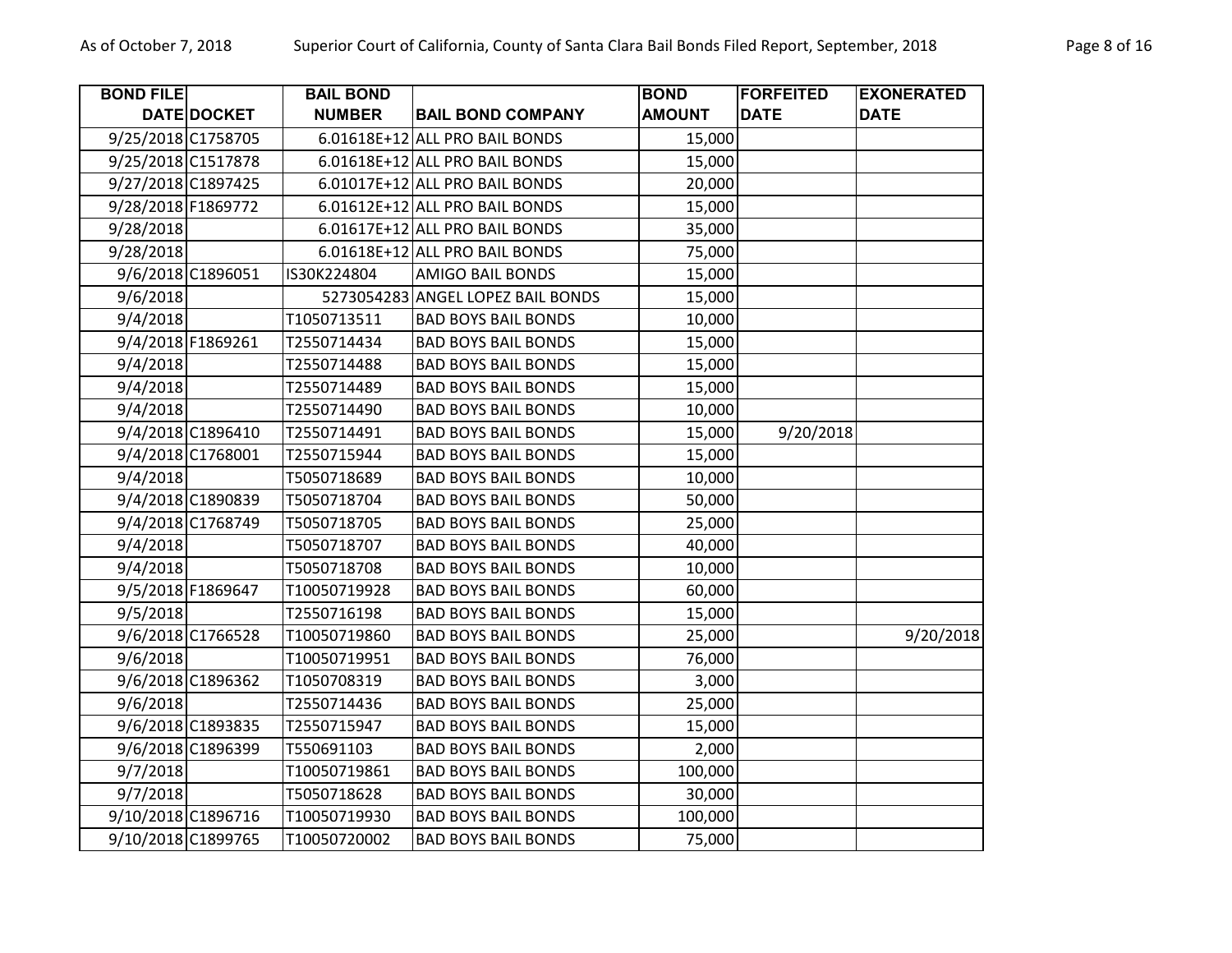| <b>BOND FILE</b>   |             | <b>BAIL BOND</b> |                            | <b>BOND</b>   | <b>FORFEITED</b> | <b>EXONERATED</b> |
|--------------------|-------------|------------------|----------------------------|---------------|------------------|-------------------|
|                    | DATE DOCKET | <b>NUMBER</b>    | <b>BAIL BOND COMPANY</b>   | <b>AMOUNT</b> | <b>DATE</b>      | <b>DATE</b>       |
| 9/10/2018 C1777837 |             | T1050702580      | <b>BAD BOYS BAIL BONDS</b> | 10,000        |                  |                   |
| 9/10/2018 C1899775 |             | T1050713792      | <b>BAD BOYS BAIL BONDS</b> | 10,000        |                  |                   |
| 9/10/2018 B1899132 |             | T2550714614      | <b>BAD BOYS BAIL BONDS</b> | 10,000        |                  |                   |
| 9/10/2018 C1897031 |             | T2550715945      | <b>BAD BOYS BAIL BONDS</b> | 11,000        |                  |                   |
| 9/10/2018 C1800012 |             | T2550716076      | <b>BAD BOYS BAIL BONDS</b> | 15,000        |                  |                   |
| 9/10/2018          |             | T2550716077      | <b>BAD BOYS BAIL BONDS</b> | 10,000        |                  |                   |
| 9/10/2018 F1870161 |             | T2550716078      | <b>BAD BOYS BAIL BONDS</b> | 25,000        | 9/21/2018        | 9/24/2018         |
| 9/10/2018 F1869097 |             | T2550716079      | <b>BAD BOYS BAIL BONDS</b> | 15,000        |                  |                   |
| 9/10/2018          |             | T2550716080      | <b>BAD BOYS BAIL BONDS</b> | 25,000        |                  |                   |
| 9/10/2018          |             | T5050718022      | <b>BAD BOYS BAIL BONDS</b> | 26,000        |                  |                   |
| 9/10/2018 C1899772 |             | T5050718710      | <b>BAD BOYS BAIL BONDS</b> | 45,000        |                  |                   |
| 9/11/2018          |             | T10050719929     | <b>BAD BOYS BAIL BONDS</b> | 55,000        |                  |                   |
| 9/11/2018          |             | T1050712977      | <b>BAD BOYS BAIL BONDS</b> | 8,000         |                  |                   |
| 9/11/2018 C1897028 |             | T5050718024      | <b>BAD BOYS BAIL BONDS</b> | 35,000        |                  |                   |
| 9/12/2018          |             | T10050719868     | <b>BAD BOYS BAIL BONDS</b> | 37,000        |                  |                   |
| 9/12/2018          |             | T5050717959      | <b>BAD BOYS BAIL BONDS</b> | 40,000        |                  |                   |
| 9/12/2018          |             | T5050718044      | <b>BAD BOYS BAIL BONDS</b> | 50,000        |                  |                   |
| 9/12/2018          |             | T5050718177      | <b>BAD BOYS BAIL BONDS</b> | 40,000        |                  |                   |
| 9/13/2018          |             | T5050718042      | <b>BAD BOYS BAIL BONDS</b> | 35,000        |                  |                   |
| 9/13/2018          |             | T5050718180      | <b>BAD BOYS BAIL BONDS</b> | 35,000        |                  |                   |
| 9/13/2018          |             | T5050718182      | <b>BAD BOYS BAIL BONDS</b> | 35,000        |                  |                   |
| 9/17/2018          |             | T10050720028     | <b>BAD BOYS BAIL BONDS</b> | 86,000        |                  |                   |
| 9/17/2018 F1870346 |             | T1050712978      | <b>BAD BOYS BAIL BONDS</b> | 10,000        |                  |                   |
| 9/17/2018 C1892303 |             | T25050720987     | <b>BAD BOYS BAIL BONDS</b> | 120,000       |                  |                   |
| 9/17/2018 C1778227 |             | T2550716142      | <b>BAD BOYS BAIL BONDS</b> | 15,000        |                  |                   |
| 9/17/2018          |             | T2550716143      | <b>BAD BOYS BAIL BONDS</b> | 25,000        |                  |                   |
| 9/17/2018 B1896585 |             | T2550716144      | <b>BAD BOYS BAIL BONDS</b> | 15,000        |                  | 9/17/2018         |
| 9/17/2018 C1895608 |             | T5050718178      | <b>BAD BOYS BAIL BONDS</b> | 26,000        | 9/27/2018        |                   |
| 9/17/2018 C1754853 |             | T5050718179      | <b>BAD BOYS BAIL BONDS</b> | 25,000        |                  |                   |
| 9/17/2018 C1898623 |             | T5050718181      | <b>BAD BOYS BAIL BONDS</b> | 30,000        |                  |                   |
| 9/17/2018 C1899782 |             | T5050718536      | <b>BAD BOYS BAIL BONDS</b> | 35,000        |                  |                   |
| 9/18/2018          |             | T2550716141      | <b>BAD BOYS BAIL BONDS</b> | 11,000        |                  |                   |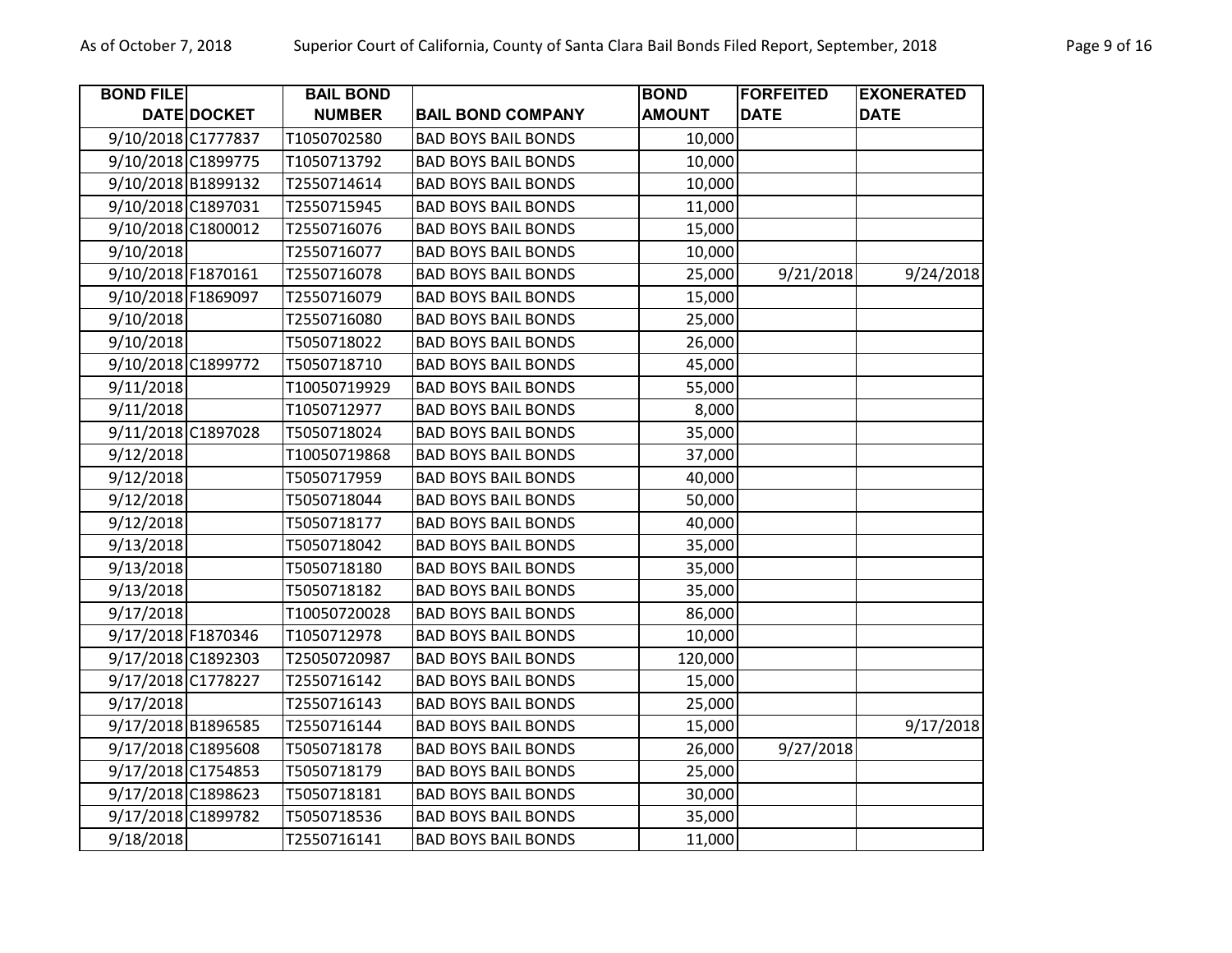| <b>BOND FILE</b>   |                    | <b>BAIL BOND</b> |                                    | <b>BOND</b>   | <b>FORFEITED</b> | <b>EXONERATED</b> |
|--------------------|--------------------|------------------|------------------------------------|---------------|------------------|-------------------|
|                    | DATE DOCKET        | <b>NUMBER</b>    | <b>BAIL BOND COMPANY</b>           | <b>AMOUNT</b> | <b>DATE</b>      | <b>DATE</b>       |
| 9/18/2018          |                    | T2550716145      | <b>BAD BOYS BAIL BONDS</b>         | 25,000        |                  |                   |
| 9/18/2018          |                    | T2550716998      | <b>BAD BOYS BAIL BONDS</b>         | 25,000        |                  |                   |
|                    | 9/18/2018 C1889450 | T5050718043      | <b>BAD BOYS BAIL BONDS</b>         | 50,000        |                  |                   |
| 9/18/2018          |                    | T5050718252      | <b>BAD BOYS BAIL BONDS</b>         | 31,000        |                  |                   |
|                    | 9/18/2018 C1780418 | T550686142       | <b>BAD BOYS BAIL BONDS</b>         | 1,000         |                  | 9/18/2018         |
| 9/19/2018          |                    | T10050719778     | <b>BAD BOYS BAIL BONDS</b>         | 100,000       |                  |                   |
| 9/19/2018 C1887184 |                    | T1050710670      | <b>BAD BOYS BAIL BONDS</b>         | 10,000        |                  |                   |
| 9/19/2018 C1898617 |                    | T1M50682022      | <b>BAD BOYS BAIL BONDS</b>         | 125,000       |                  |                   |
| 9/19/2018 C1893742 |                    | T25050720990     | <b>BAD BOYS BAIL BONDS</b>         | 113,000       |                  |                   |
| 9/19/2018          |                    | T2550717086      | <b>BAD BOYS BAIL BONDS</b>         | 25,000        |                  |                   |
|                    | 9/19/2018 C1897420 | T5050718025      | <b>BAD BOYS BAIL BONDS</b>         | 6,000         |                  |                   |
|                    | 9/20/2018 C1896084 | T550712971       | <b>BAD BOYS BAIL BONDS</b>         | 1,000         |                  |                   |
| 9/21/2018          |                    | T10050719869     | <b>BAD BOYS BAIL BONDS</b>         | 70,000        |                  |                   |
| 9/25/2018 B1899609 |                    | T2550716816      | <b>BAD BOYS BAIL BONDS</b>         | 25,000        |                  |                   |
|                    | 9/25/2018 C1777062 | T2550716819      | <b>BAD BOYS BAIL BONDS</b>         | 25,000        |                  |                   |
|                    | 9/25/2018 C1896213 | T255071699       | <b>BAD BOYS BAIL BONDS</b>         | 20,000        |                  |                   |
| 9/25/2018          |                    | T2550716996      | <b>BAD BOYS BAIL BONDS</b>         | 15,000        |                  |                   |
| 9/25/2018          |                    | T2550716997      | <b>BAD BOYS BAIL BONDS</b>         | 25,000        |                  |                   |
| 9/25/2018 C1895186 |                    | T2550717087      | <b>BAD BOYS BAIL BONDS</b>         | 25,000        |                  |                   |
|                    | 9/25/2018 C1895725 | T2550717089      | <b>BAD BOYS BAIL BONDS</b>         | 15,000        |                  |                   |
|                    | 9/25/2018 C1899333 | T50050721240     | <b>BAD BOYS BAIL BONDS</b>         | 156,000       |                  |                   |
| 9/25/2018          |                    | T5050718393      | <b>BAD BOYS BAIL BONDS</b>         | 30,000        |                  |                   |
| 9/25/2018          |                    | T5050718403      | <b>BAD BOYS BAIL BONDS</b>         | 50,000        |                  |                   |
| 9/27/2018 F1868486 |                    | T2550716820      | <b>BAD BOYS BAIL BONDS</b>         | 15,000        |                  |                   |
| 9/28/2018          |                    | T550686146       | <b>BAD BOYS BAIL BONDS</b>         | 5,000         |                  |                   |
|                    | 9/25/2018 C1801054 | 5803547122       | <b>BAIL BOND CONNECTION</b>        | 5,000         |                  |                   |
|                    | 9/4/2018 B1898973  | B514503039       | <b>BAIL BOND MADE EASY</b>         | 25,000        |                  |                   |
|                    | 9/7/2018 C1651264  |                  | 3010513581 BAIL CENTRAL BAIL BONDS | 16,000        |                  |                   |
|                    | 9/25/2018 C1895493 | A1H0002759       | <b>BAIL GUY BAIL BONDS</b>         | 20,000        |                  |                   |
|                    | 9/4/2018 C1498090  |                  | 5105788458 BAIL HOTLINE BAIL BONDS | 75,000        |                  |                   |
| 9/4/2018           |                    |                  | 5114008154 BAIL HOTLINE BAIL BONDS | 10,000        |                  |                   |
|                    | 9/4/2018 C1899027  |                  | 5150140393 BAIL HOTLINE BAIL BONDS | 140,000       |                  |                   |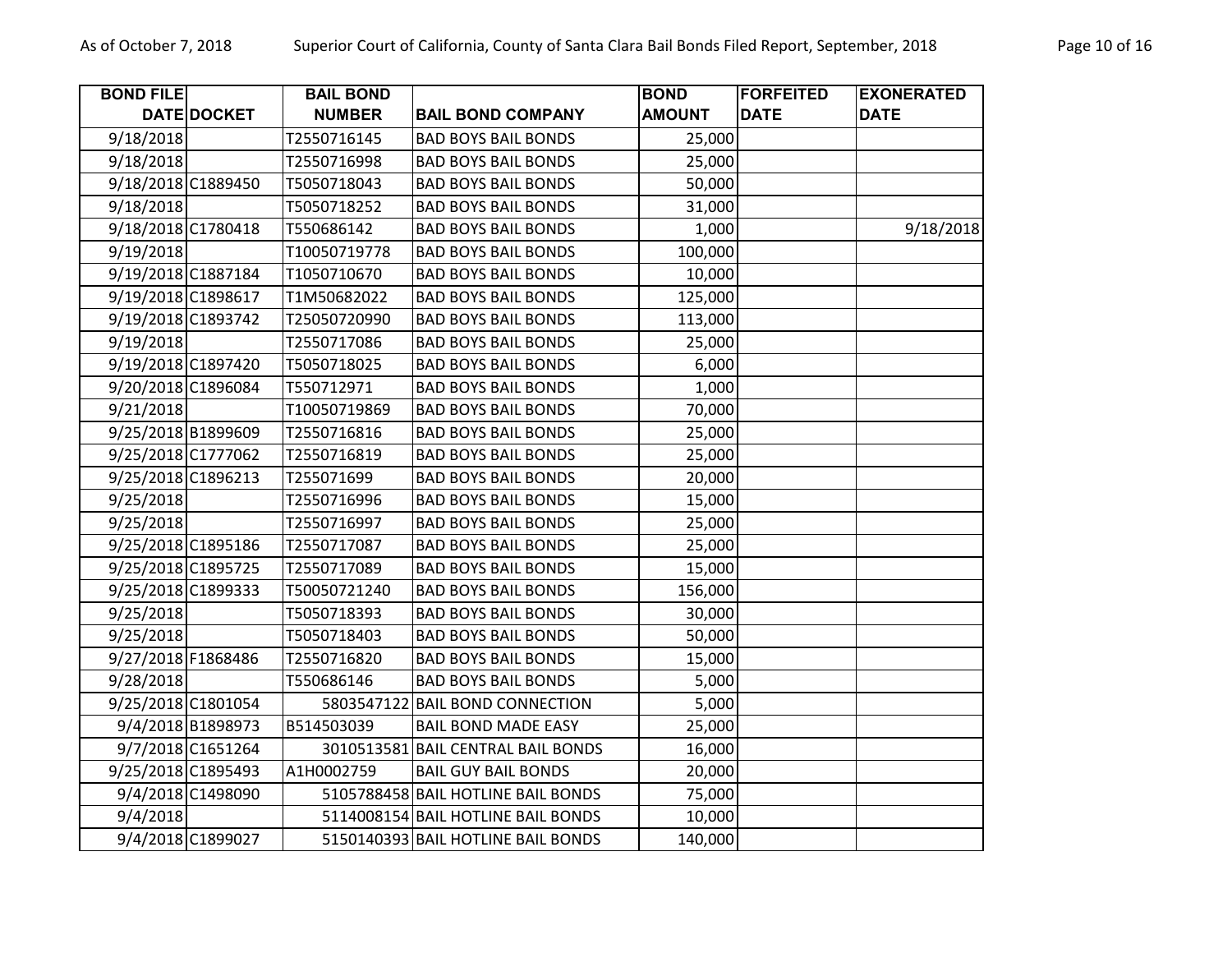| <b>BOND FILE</b>   |                   | <b>BAIL BOND</b> |                                     | <b>BOND</b>   | <b>FORFEITED</b> | <b>EXONERATED</b> |
|--------------------|-------------------|------------------|-------------------------------------|---------------|------------------|-------------------|
|                    | DATE DOCKET       | <b>NUMBER</b>    | <b>BAIL BOND COMPANY</b>            | <b>AMOUNT</b> | <b>DATE</b>      | <b>DATE</b>       |
| 9/4/2018           |                   | 5273308337       | <b>BAIL HOTLINE BAIL BONDS</b>      | 25,000        |                  |                   |
|                    | 9/4/2018 C1887322 |                  | 5803447558 BAIL HOTLINE BAIL BONDS  | 1,000         |                  |                   |
|                    | 9/4/2018 C1778235 |                  | 5803447561 BAIL HOTLINE BAIL BONDS  | 1,000         |                  | 9/28/2018         |
|                    | 9/4/2018 C1887504 |                  | 5803518946 BAIL HOTLINE BAIL BONDS  | 5,000         |                  | 9/28/2018         |
|                    | 9/4/2018 C1881851 |                  | 5803518959 BAIL HOTLINE BAIL BONDS  | 5,000         |                  | 9/28/2018         |
|                    | 9/4/2018 C1893066 |                  | 5803518962 BAIL HOTLINE BAIL BONDS  | 1,000         |                  | 9/28/2018         |
|                    | 9/6/2018 C1892408 |                  | 510577034 BAIL HOTLINE BAIL BONDS   | 101,000       |                  |                   |
|                    | 9/6/2018 C1897530 |                  | 5105770327 BAIL HOTLINE BAIL BONDS  | 76,000        |                  |                   |
|                    | 9/6/2018 C1898719 |                  | 5105770356 BAIL HOTLINE BAIL BONDS  | 85,000        |                  |                   |
| 9/6/2018           |                   |                  | 5114008167 BAIL HOTLINE BAIL BONDS  | 10,000        |                  |                   |
|                    | 9/6/2018 C1892792 |                  | 5150140380 BAIL HOTLINE BAIL BONDS  | 106,000       |                  |                   |
|                    | 9/6/2018 C1895814 |                  | 5273227520 BAIL HOTLINE BAIL BONDS  | 25,000        |                  |                   |
| 9/6/2018           |                   |                  | 5273308353 BAIL HOTLINE BAIL BONDS  | 20,000        |                  |                   |
|                    | 9/6/2018 C1896834 |                  | 5552007472 BAIL HOTLINE BAIL BONDS  | 20,000        | 9/28/2018        |                   |
|                    | 9/6/2018 B1898324 |                  | 5552066435 BAIL HOTLINE BAIL BONDS  | 35,000        |                  | 9/28/2018         |
| 9/6/2018           |                   |                  | 5552066448 BAIL HOTLINE BAIL BONDS  | 46,000        |                  |                   |
| 9/7/2018           |                   |                  | 5273224248 BAIL HOTLINE BAIL BONDS  | 25,000        |                  |                   |
|                    | 9/7/2018 C1888882 |                  | 5273226961 BAIL HOTLINE BAIL BONDS  | 20,000        |                  |                   |
|                    | 9/7/2018 F1870214 |                  | 5273228077 BAIL HOTLINE BAIL BONDS  | 25,000        |                  |                   |
| 9/10/2018          |                   |                  | 5105770301 BAIL HOTLINE BAIL BONDS  | 57,000        |                  |                   |
| 9/10/2018          |                   |                  | 5273224235 BAIL HOTLINE BAIL BONDS  | 20,000        |                  |                   |
| 9/10/2018          |                   |                  | 5273225203 BAIL HOTLINE BAIL BONDS  | 15,000        |                  |                   |
| 9/10/2018          |                   |                  | 5803446449 BAIL HOTLINE BAIL BONDS  | 5,000         |                  |                   |
| 9/11/2018 F1869909 |                   |                  | 5105787534 BAIL HOTLINE BAIL BONDS  | 65,000        |                  |                   |
| 9/11/2018          |                   |                  | 55520066422 BAIL HOTLINE BAIL BONDS | 50,000        |                  |                   |
| 9/12/2018 C1892489 |                   |                  | 5105769224 BAIL HOTLINE BAIL BONDS  | 60,000        | 9/28/2018        |                   |
| 9/12/2018 C1891600 |                   |                  | 5114019611 BAIL HOTLINE BAIL BONDS  | 10,000        | 9/28/2018        |                   |
| 9/12/2018 C1888683 |                   |                  | 5114019624 BAIL HOTLINE BAIL BONDS  | 10,000        | 9/28/2018        |                   |
| 9/12/2018 C1896719 |                   |                  | 5273225188 BAIL HOTLINE BAIL BONDS  | 15,000        | 9/28/2018        |                   |
| 9/12/2018          |                   |                  | 5273225216 BAIL HOTLINE BAIL BONDS  | 25,000        |                  |                   |
| 9/12/2018 B1795565 |                   |                  | 5552008424 BAIL HOTLINE BAIL BONDS  | 40,000        | 9/28/2018        |                   |
| 9/13/2018          |                   |                  | 5105787547 BAIL HOTLINE BAIL BONDS  | 50,000        |                  |                   |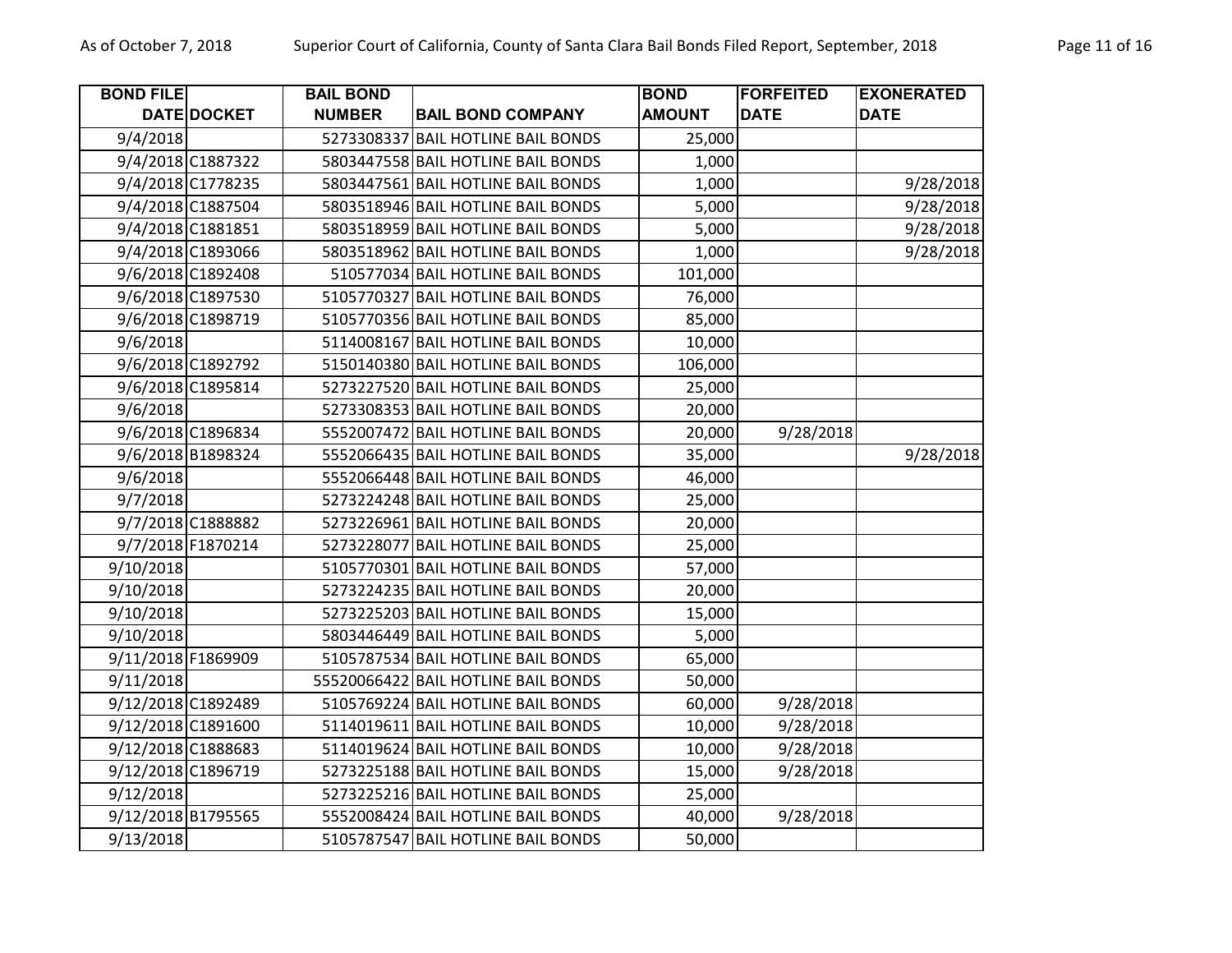| <b>BOND FILE</b>   |             | <b>BAIL BOND</b> |                                    | <b>BOND</b>   | <b>FORFEITED</b> | <b>EXONERATED</b> |
|--------------------|-------------|------------------|------------------------------------|---------------|------------------|-------------------|
|                    | DATE DOCKET | <b>NUMBER</b>    | <b>BAIL BOND COMPANY</b>           | <b>AMOUNT</b> | <b>DATE</b>      | <b>DATE</b>       |
| 9/13/2018          |             |                  | 5114019637 BAIL HOTLINE BAIL BONDS | 10,000        |                  |                   |
| 9/13/2018          |             |                  | 5552008411 BAIL HOTLINE BAIL BONDS | 32,000        |                  |                   |
| 9/13/2018 C1899929 |             |                  | 5552008974 BAIL HOTLINE BAIL BONDS | 35,000        |                  |                   |
| 9/17/2018 C1897387 |             |                  | 5105770286 BAIL HOTLINE BAIL BONDS | 76,000        |                  |                   |
| 9/17/2018 C1896340 |             |                  | 5105770299 BAIL HOTLINE BAIL BONDS | 86,000        |                  |                   |
| 9/17/2018 C1896795 |             |                  | 5105787550 BAIL HOTLINE BAIL BONDS | 67,000        |                  |                   |
| 9/17/2018          |             |                  | 5114019640 BAIL HOTLINE BAIL BONDS | 10,000        |                  |                   |
| 9/17/2018 C1893726 |             |                  | 5114019653 BAIL HOTLINE BAIL BONDS | 10,000        |                  |                   |
| 9/17/2018 C1765070 |             |                  | 5114019707 BAIL HOTLINE BAIL BONDS | 6,000         | 9/20/2018        |                   |
| 9/17/2018          |             |                  | 5273225050 BAIL HOTLINE BAIL BONDS | 25,000        |                  |                   |
| 9/17/2018          |             |                  | 5273225076 BAIL HOTLINE BAIL BONDS | 26,000        |                  |                   |
| 9/17/2018 F1870227 |             |                  | 5273225133 BAIL HOTLINE BAIL BONDS | 25,000        |                  |                   |
| 9/17/2018 C1891191 |             |                  | 5273225162 BAIL HOTLINE BAIL BONDS | 15,000        | 9/27/2018        |                   |
| 9/17/2018          |             |                  | 5552008987 BAIL HOTLINE BAIL BONDS | 36,000        |                  |                   |
| 9/17/2018          |             |                  | 5803446452 BAIL HOTLINE BAIL BONDS | 5,000         |                  |                   |
| 9/18/2018 C1891699 |             |                  | 5250144468 BAIL HOTLINE BAIL BONDS | 200,000       |                  |                   |
| 9/19/2018 C1898262 |             |                  | 5105770653 BAIL HOTLINE BAIL BONDS | 70,000        |                  |                   |
| 9/19/2018 C1893826 |             |                  | 5113913547 BAIL HOTLINE BAIL BONDS | 10,000        |                  |                   |
| 9/19/2018          |             |                  | 5552072306 BAIL HOTLINE BAIL BONDS | 30,000        |                  |                   |
| 9/19/2018 C1887092 |             |                  | 5803542987 BAIL HOTLINE BAIL BONDS | 5,000         |                  | 9/21/2018         |
| 9/20/2018 C1889850 |             |                  | 5273216104 BAIL HOTLINE BAIL BONDS | 25,000        |                  |                   |
| 9/20/2018 F1869714 |             |                  | 5803542903 BAIL HOTLINE BAIL BONDS | 3,000         |                  |                   |
| 9/24/2018 B1793685 |             |                  | 5803547135 BAIL HOTLINE BAIL BONDS | 1,000         |                  | 9/24/2018         |
| 9/25/2018 C1801377 |             |                  | 5105770976 BAIL HOTLINE BAIL BONDS | 75,000        |                  |                   |
| 9/25/2018 C1897432 |             |                  | 5114019666 BAIL HOTLINE BAIL BONDS | 10,000        |                  |                   |
| 9/25/2018 C1801530 |             |                  | 5114024709 BAIL HOTLINE BAIL BONDS | 10,000        |                  |                   |
| 9/25/2018 C1776553 |             |                  | 5273225021 BAIL HOTLINE BAIL BONDS | 20,000        |                  |                   |
| 9/25/2018 F1867260 |             |                  | 5273225047 BAIL HOTLINE BAIL BONDS | 16,000        |                  |                   |
| 9/25/2018          |             |                  | 5273225089 BAIL HOTLINE BAIL BONDS | 26,000        |                  |                   |
| 9/25/2018          |             |                  | 5552007878 BAIL HOTLINE BAIL BONDS | 40,000        |                  |                   |
| 9/25/2018 F1765350 |             |                  | 5552007881 BAIL HOTLINE BAIL BONDS | 6,000         |                  |                   |
| 9/25/2018          |             |                  | 5803542990 BAIL HOTLINE BAIL BONDS | 5,000         |                  |                   |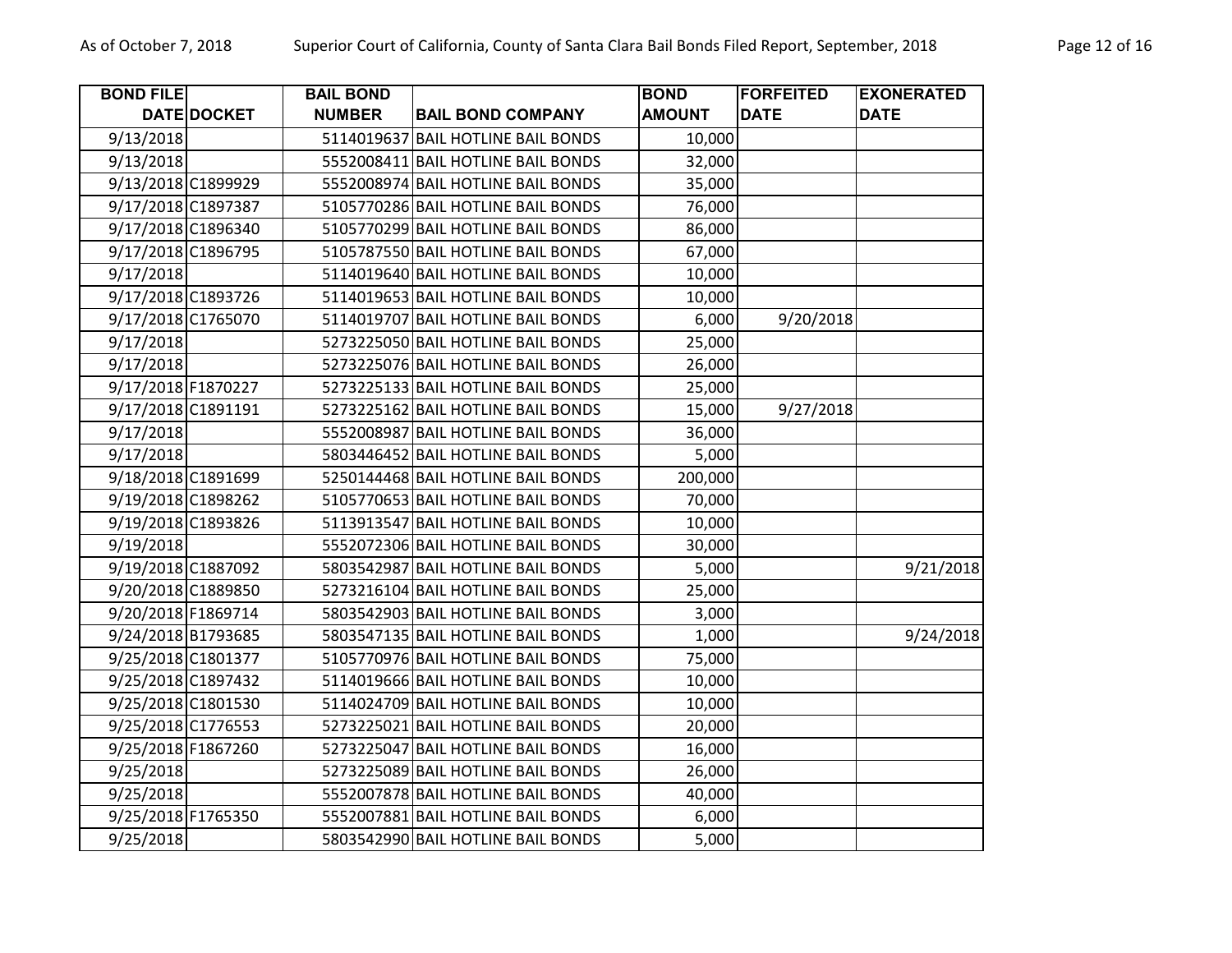| <b>BOND FILE</b>   | <b>DATE DOCKET</b> | <b>BAIL BOND</b><br><b>NUMBER</b> | <b>BAIL BOND COMPANY</b>           | <b>BOND</b><br><b>AMOUNT</b> | <b>FORFEITED</b><br><b>DATE</b> | <b>EXONERATED</b><br><b>DATE</b> |
|--------------------|--------------------|-----------------------------------|------------------------------------|------------------------------|---------------------------------|----------------------------------|
| 9/25/2018          |                    |                                   | 5803543025 BAIL HOTLINE BAIL BONDS | 5,000                        |                                 |                                  |
| 9/25/2018          |                    |                                   | 5803546675 BAIL HOTLINE BAIL BONDS | 5,000                        |                                 |                                  |
| 9/26/2018 C1778912 |                    |                                   | 5105769930 BAIL HOTLINE BAIL BONDS | 100,000                      |                                 |                                  |
| 9/26/2018          |                    |                                   | 5552072801 BAIL HOTLINE BAIL BONDS | 51,000                       |                                 |                                  |
| 9/27/2018 C1898509 |                    |                                   | 5105794527 BAIL HOTLINE BAIL BONDS | 100,000                      |                                 |                                  |
| 9/27/2018 C1898323 |                    |                                   | 5114024952 BAIL HOTLINE BAIL BONDS | 6,000                        |                                 | 10/1/2018                        |
| 9/27/2018 C1892317 |                    |                                   | 5273215264 BAIL HOTLINE BAIL BONDS | 25,000                       |                                 |                                  |
| 9/27/2018 C1801281 |                    |                                   | 5803543009 BAIL HOTLINE BAIL BONDS | 5,000                        |                                 |                                  |
| 9/28/2018 C1800842 |                    |                                   | 5273225104 BAIL HOTLINE BAIL BONDS | 20,000                       | 10/4/2018                       |                                  |
| 9/10/2018          |                    |                                   | 5105782683 BODYGUARD BAIL BONDS    | 25,000                       |                                 |                                  |
| 9/10/2018          |                    |                                   | 5113921652 BODYGUARD BAIL BONDS    | 10,000                       |                                 |                                  |
| 9/10/2018          |                    |                                   | 5273234584 BODYGUARD BAIL BONDS    | 15,000                       |                                 |                                  |
| 9/18/2018          |                    |                                   | 5273272489 BODYGUARD BAIL BONDS    | 20,000                       |                                 |                                  |
| 9/27/2018          |                    |                                   | 5551955682 BODYGUARD BAIL BONDS    | 25,000                       |                                 |                                  |
| 9/25/2018          |                    |                                   | 5273078751 BONZAI BAIL BONDS       | 25,000                       |                                 |                                  |
| 9/25/2018          |                    |                                   | 5552041928 BONZAI BAIL BONDS       | 20,000                       |                                 |                                  |
| 9/13/2018 C1893902 |                    | AS118947                          | <b>DIAZ BROS BAIL BONDS</b>        | 100,000                      |                                 |                                  |
|                    | 9/7/2018 B1897654  | AC00970607                        | DIEGO MARTINEZ BAIL BONDS          | 15,000                       |                                 |                                  |
| 9/17/2018          |                    | 2018DD001927                      | <b>DISCREET BAIL BONDS</b>         | 25,000                       |                                 |                                  |
| 9/10/2018          |                    |                                   | 5105778943 EIGHT BALL BAIL BONDS   | 35,000                       |                                 |                                  |
| 9/18/2018          |                    | 2018CC018800                      | <b>ESPINOZA BAIL BONDS</b>         | 25,000                       |                                 |                                  |
| 9/18/2018 C1899934 |                    | 2018CC020171                      | <b>ESPINOZA BAIL BONDS</b>         | 25,000                       |                                 |                                  |
| 9/20/2018 B1899642 |                    | 2018BB021589                      | <b>ESPINOZA BAIL BONDS</b>         | 11,000                       |                                 |                                  |
|                    | 9/4/2018 B1794990  | T15050720697                      | <b>GOLDEN STATE BAIL BONDS</b>     | 50,000                       | 9/24/2018                       |                                  |
| 9/4/2018           |                    | T2550715928                       | <b>GOLDEN STATE BAIL BONDS</b>     | 10,000                       |                                 |                                  |
| 9/4/2018           |                    | T2550715934                       | <b>GOLDEN STATE BAIL BONDS</b>     | 25,000                       |                                 |                                  |
| 9/4/2018           |                    | T2550716209                       | <b>GOLDEN STATE BAIL BONDS</b>     | 10,000                       |                                 |                                  |
|                    | 9/6/2018 C1896836  | T2550715933                       | <b>GOLDEN STATE BAIL BONDS</b>     | 10,000                       |                                 |                                  |
| 9/7/2018           |                    | T2550716210                       | <b>GOLDEN STATE BAIL BONDS</b>     | 10,000                       |                                 |                                  |
| 9/10/2018          |                    | T10050719918                      | <b>GOLDEN STATE BAIL BONDS</b>     | 10,000                       |                                 |                                  |
| 9/13/2018 C1778890 |                    | T5050718164                       | <b>GOLDEN STATE BAIL BONDS</b>     | 10,000                       | 9/26/2018                       |                                  |
| 9/13/2018 F1766540 |                    | T5050718619                       | <b>GOLDEN STATE BAIL BONDS</b>     | 10,000                       |                                 |                                  |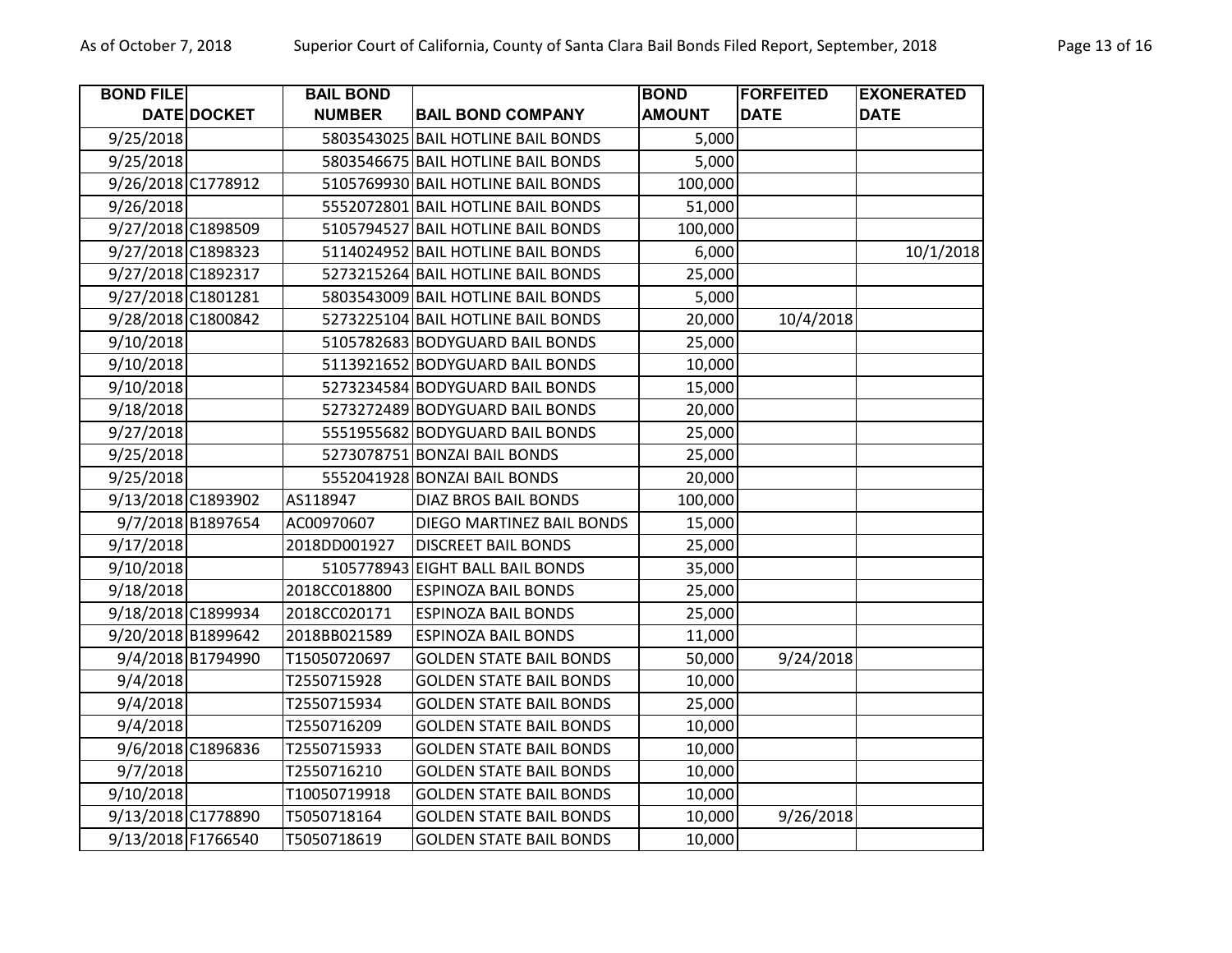| <b>BOND FILE</b>   |                    | <b>BAIL BOND</b> |                                | <b>BOND</b>   | <b>FORFEITED</b> | <b>EXONERATED</b> |
|--------------------|--------------------|------------------|--------------------------------|---------------|------------------|-------------------|
|                    | DATE DOCKET        | <b>NUMBER</b>    | <b>BAIL BOND COMPANY</b>       | <b>AMOUNT</b> | <b>DATE</b>      | <b>DATE</b>       |
| 9/17/2018          |                    | T10050719917     | <b>GOLDEN STATE BAIL BONDS</b> | 30,000        |                  |                   |
| 9/17/2018          |                    | T15050720701     | <b>GOLDEN STATE BAIL BONDS</b> | 51,000        |                  |                   |
| 9/17/2018 C1896225 |                    | T2550716211      | <b>GOLDEN STATE BAIL BONDS</b> | 15,000        |                  |                   |
| 9/19/2018          |                    | T5050718165      | <b>GOLDEN STATE BAIL BONDS</b> | 10,000        |                  |                   |
| 9/25/2018          |                    | T5050718478      | <b>GOLDEN STATE BAIL BONDS</b> | 20,000        |                  |                   |
|                    | 9/4/2018 C1400292  | 2018CC001858     | <b>GOTHAM BAIL BONDS</b>       | 25,000        | 9/18/2018        |                   |
| 9/26/2018 C1888492 |                    | 2018DD012044     | <b>GOTHAM BAIL BONDS</b>       | 15,000        |                  |                   |
| 9/19/2018 C1896193 |                    | 2018CC018559     | <b>GREG PADILLA BAIL BONDS</b> | 25,000        |                  |                   |
|                    | 9/4/2018 C1899498  |                  | 5273314620 JAG BAIL BONDS, INC | 25,000        | 9/20/2018        |                   |
|                    | 9/4/2018 C1899498  |                  | 5273314646 JAG BAIL BONDS, INC | 25,000        | 9/20/2018        |                   |
|                    | 9/6/2018 C1896857  |                  | 5803478176 JAG BAIL BONDS, INC | 5,000         |                  |                   |
|                    | 9/10/2018 B1899133 |                  | 5150144896 JAG BAIL BONDS, INC | 25,000        |                  |                   |
| 9/21/2018          |                    |                  | 5105790251 JAG BAIL BONDS, INC | 50,000        |                  |                   |
| 9/25/2018 C1895726 |                    |                  | 5552073994 JAG BAIL BONDS, INC | 20,000        |                  |                   |
|                    | 9/4/2018 C1889565  | 2018CC018592     | <b>JM BAIL BONDS</b>           | 20,000        |                  |                   |
|                    | 9/21/2018 C1899357 | B1H4552184       | <b>LATINO BAIL BONDS</b>       | 62,000        |                  |                   |
| 9/4/2018           |                    |                  | 5113856071 LE BAIL BONDS       | 10,000        |                  |                   |
|                    | 9/4/2018 C1899497  |                  | 5113856109 LE BAIL BONDS       | 10,000        | 9/4/2018         |                   |
| 9/4/2018           |                    |                  | 5273211774 LE BAIL BONDS       | 25,000        |                  |                   |
|                    | 9/4/2018 C1889014  |                  | 5273243360 LE BAIL BONDS       | 25,000        |                  |                   |
| 9/4/2018           |                    |                  | 5273243373 LE BAIL BONDS       | 25,000        |                  |                   |
| 9/4/2018           |                    |                  | 5273243386 LE BAIL BONDS       | 25,000        |                  |                   |
|                    | 9/4/2018 C1899370  |                  | 5552020084 LE BAIL BONDS       | 50,000        |                  |                   |
|                    | 9/7/2018 C1888381  |                  | 5105749457 LE BAIL BONDS       | 60,000        |                  |                   |
| 9/10/2018          |                    |                  | 5273243344 LE BAIL BONDS       | 25,000        |                  |                   |
| 9/12/2018          |                    |                  | 5113856068 LE BAIL BONDS       | 11,000        |                  |                   |
| 9/12/2018 C1769594 |                    |                  | 5113856084 LE BAIL BONDS       | 10,000        |                  |                   |
| 9/17/2018 F1870233 |                    |                  | 5105777230 LE BAIL BONDS       | 61,000        |                  |                   |
| 9/17/2018          |                    |                  | 5113906400 LE BAIL BONDS       | 10,000        |                  |                   |
| 9/18/2018 C1895506 |                    |                  | 5113906413 LE BAIL BONDS       | 10,000        |                  |                   |
| 9/20/2018          |                    |                  | 5105767121 LE BAIL BONDS       | 100,000       |                  |                   |
| 9/20/2018          |                    |                  | 5200203087 LE BAIL BONDS       | 500,000       |                  |                   |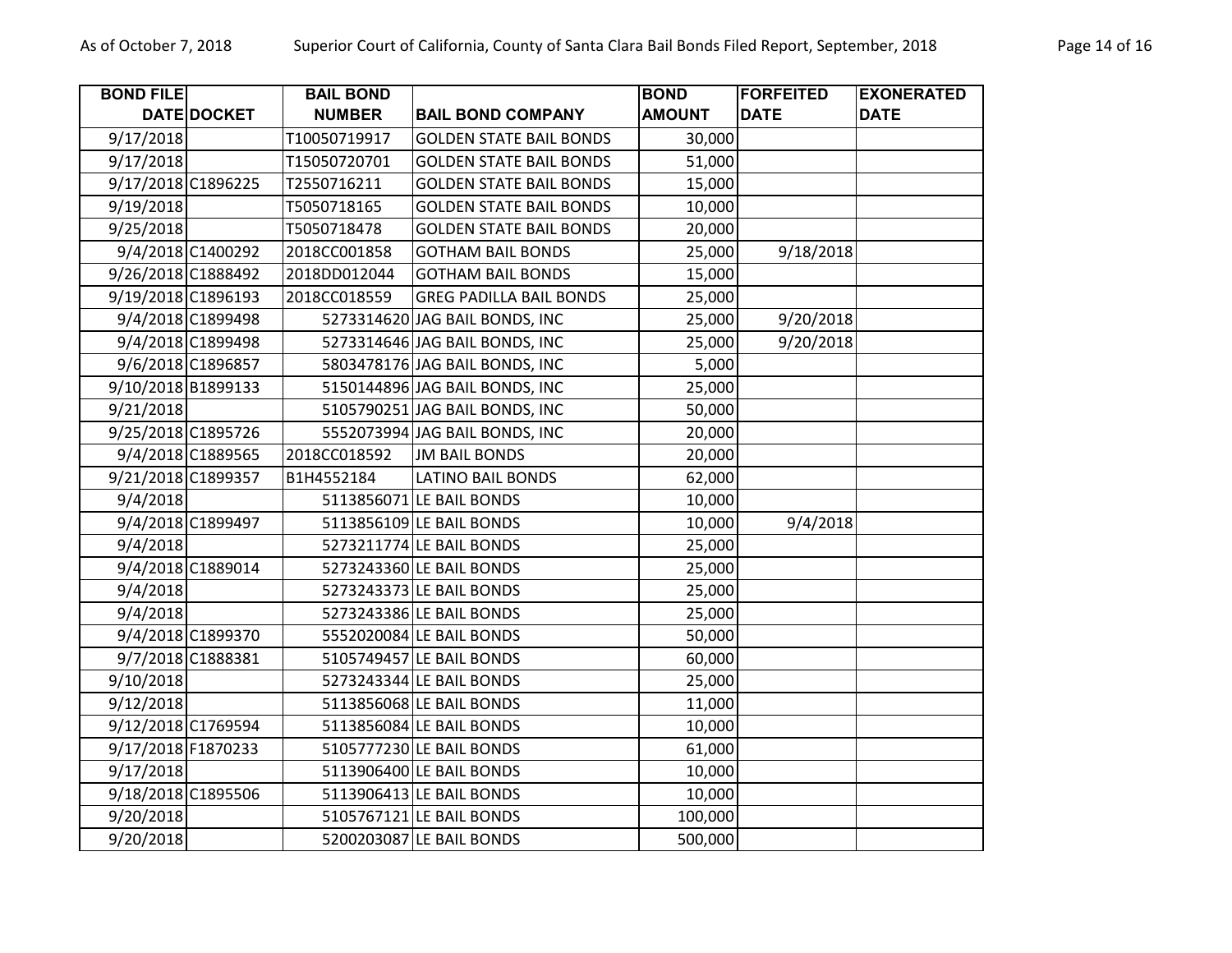| <b>BOND FILE</b> |                    | <b>BAIL BOND</b> |                               | <b>BOND</b>   | <b>FORFEITED</b> | <b>EXONERATED</b> |
|------------------|--------------------|------------------|-------------------------------|---------------|------------------|-------------------|
|                  | DATE DOCKET        | <b>NUMBER</b>    | <b>BAIL BOND COMPANY</b>      | <b>AMOUNT</b> | <b>DATE</b>      | <b>DATE</b>       |
|                  | 9/25/2018 C1801036 |                  | 513856097 LE BAIL BONDS       | 10,000        |                  | 9/28/2018         |
|                  | 9/25/2018 C1897019 |                  | 5273060831 LE BAIL BONDS      | 15,000        |                  |                   |
| 9/25/2018        |                    |                  | 5273262015 LE BAIL BONDS      | 25,000        |                  |                   |
|                  | 9/25/2018 B1899117 |                  | 5552032593 LE BAIL BONDS      | 40,000        |                  |                   |
| 9/27/2018        |                    |                  | 5551998876 LE BAIL BONDS      | 30,000        |                  |                   |
|                  | 9/28/2018 C1897039 |                  | 5273261980 LET OUT BAIL BONDS | 15,000        |                  |                   |
| 9/4/2018         |                    | AS15514159       | <b>LUNA BAIL BONDS</b>        | 15,000        |                  |                   |
| 9/4/2018         |                    | AS50208407       | <b>LUNA BAIL BONDS</b>        | 30,000        |                  |                   |
| 9/6/2018         |                    | AS25284327       | <b>LUNA BAIL BONDS</b>        | 25,000        |                  |                   |
| 9/6/2018         |                    | AS50210660       | <b>LUNA BAIL BONDS</b>        | 15,000        |                  |                   |
|                  | 9/7/2018 B1899469  | AS100151120      | <b>LUNA BAIL BONDS</b>        | 56,000        |                  |                   |
|                  | 9/10/2018 B1792472 | AS25010294       | <b>LUNA BAIL BONDS</b>        | 250,000       |                  |                   |
|                  | 9/10/2018 C1896468 | AS25284326       | <b>LUNA BAIL BONDS</b>        | 25,000        |                  |                   |
|                  | 9/10/2018 C1891989 | AS25285369       | <b>LUNA BAIL BONDS</b>        | 20,000        |                  |                   |
| 9/11/2018        |                    | AS100151121      | <b>LUNA BAIL BONDS</b>        | 87,000        |                  |                   |
| 9/12/2018        |                    | AS25285373       | <b>LUNA BAIL BONDS</b>        | 25,000        |                  |                   |
|                  | 9/13/2018 C1800193 | AS15515161       | <b>LUNA BAIL BONDS</b>        | 8,000         |                  |                   |
|                  | 9/13/2018 B1899469 | AS500100763      | <b>LUNA BAIL BONDS</b>        | 220,000       |                  |                   |
| 9/17/2018        |                    | AS100148678      | <b>LUNA BAIL BONDS</b>        | 20,000        |                  |                   |
|                  | 9/17/2018 C1896201 | AS25285370       | <b>LUNA BAIL BONDS</b>        | 20,000        |                  |                   |
|                  | 9/17/2018 C1893864 | AS50210661       | <b>LUNA BAIL BONDS</b>        | 50,000        |                  |                   |
| 9/17/2018        |                    | AS51213728       | <b>LUNA BAIL BONDS</b>        | 5,000         |                  |                   |
|                  | 9/19/2018 C1894650 | AS15515159       | <b>LUNA BAIL BONDS</b>        | 10,000        |                  |                   |
|                  | 9/19/2018 B1896945 | AS15515160       | <b>LUNA BAIL BONDS</b>        | 15,000        |                  | 9/20/2018         |
| 9/25/2018        |                    | AS15502499       | <b>LUNA BAIL BONDS</b>        | 5,000         |                  |                   |
|                  | 9/25/2018 C1897855 | AS15515162       | <b>LUNA BAIL BONDS</b>        | 15,000        |                  |                   |
| 9/26/2018        |                    | AS100151776      | <b>LUNA BAIL BONDS</b>        | 51,000        |                  |                   |
|                  | 9/27/2018 C1639099 | AS15515166       | <b>LUNA BAIL BONDS</b>        | 15,000        |                  |                   |
|                  | 9/27/2018 CC780481 | AS15515168       | <b>LUNA BAIL BONDS</b>        | 15,000        |                  |                   |
|                  | 9/7/2018 F1869543  | 2018DD014052     | POWER BAIL BONDS              | 50,000        |                  |                   |
|                  | 9/4/2018 B1899090  | A310004241       | PREMIERE BAIL BONDS           | 10,000        |                  |                   |
|                  | 9/4/2018 C1896731  | A510005305       | PREMIERE BAIL BONDS           | 35,000        |                  |                   |